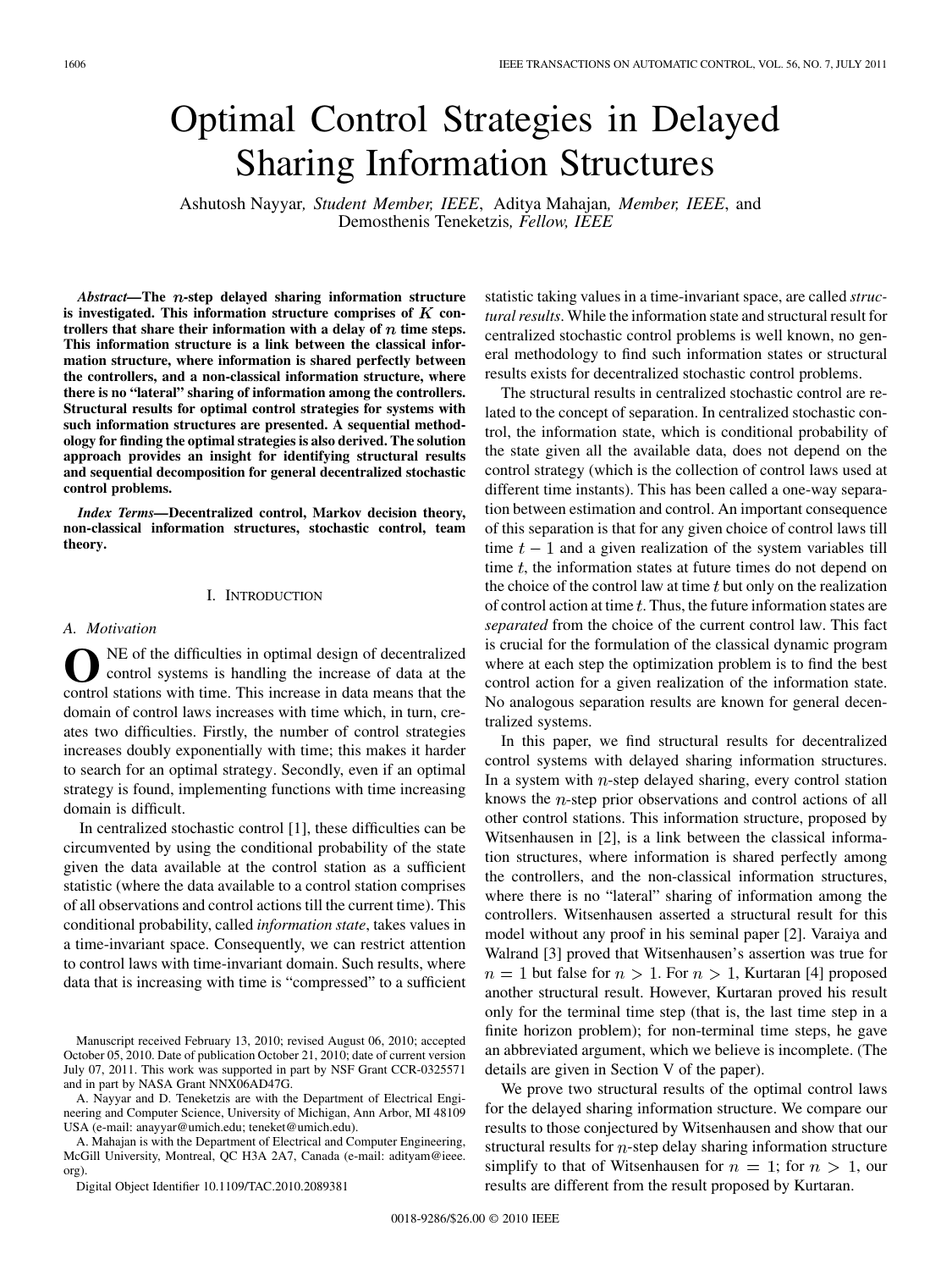We note that our structural results do not have the separated nature of centralized stochastic control. That is, for any given realization of the system variables till time  $t$ , the realization of information states at future times depend on the choice of the control law at time  $t$ . However, our second structural result shows that this dependence only propagates to the next  $n-1$  time steps. Thus, the information states from time  $t + n - 1$  onwards are separated from the choice of control laws before time  $t$ . We call this a *delayed* separation between information states and control laws.

The absence of classical separation rules out the possibility of a classical dynamic program to find the optimum control laws. However, optimal control laws can still be found in a sequential manner. Based on the two structural results, we present two sequential methodologies to find optimal control laws. Unlike classical dynamic programs, each step in our sequential decomposition involves optimization over a space of functions instead of the space of control actions.

#### *B. Notation*

Random variables are denoted by upper case letters; their realization by the corresponding lower case letter. For some function valued random variables (specifically,  $\gamma_t^k$ ,  $r_{m,t}^k$  in the paper), a tilde () denotes their realization (for example,  $\tilde{\gamma}_t^k$ ).  $X_{a:b}$  is a short hand for the vector  $(X_a, X_{a+1}, \ldots, X_b)$  while  $X^{c:d}$  is a short hand for the vector  $(X^c, X^{c+1}, \ldots, X^d)$ . The combined notation  $X_{a:b}^{c:d}$  is a short hand for the vector  $(X_i^j : i =$  $a, a+1, \ldots, b, j = c, c+1, \ldots, d$ .  $\mathbb{P}(\cdot)$  is the probability of an event,  $\mathbb{E}\{\cdot\}$  is the expectation of a random variable. For a collection of functions  $g$ , we use  $\mathbb{P}^{\mathcal{G}}$  and  $\mathbb{E}^{\mathcal{G}}$  to denote that the probability measure and expectation depends on the choice of functions in  $\mathbf{g}$ .  $\mathbb{1}_A(\cdot)$  is the indicator function of a set A. For singleton sets  $\{a\}$ , we also denote  $\mathbb{1}_{\{a\}}(\cdot)$  by  $\mathbb{1}_a(\cdot)$ . For a finite set  $A, P\{A\}$  denotes the space of probability mass functions on A.

For two random variables X and Y taking values in X and Y,  $\mathbb{P}(X = x|Y)$  denotes the conditional probability of the event  ${X = x}$  given Y and  $\mathbb{P}(X|Y)$  denotes the conditional PMF (probability mass function) of  $X$  given  $Y$ , that is, it denotes the collection of conditional probabilities  $\{P(X = x|Y), x \in \mathcal{X}\}\.$ Finally, all equalities involving conditional probabilities or conditional expectations are to be interpreted as almost sure equalities (that is, they hold with probability one).

## *C. Model*

Consider a system consisting of a plant and  $K$  controllers (control stations) with decentralized information. At time  $t, t =$  $1, \ldots, T$ , the state of the plant  $X_t$  takes values in a finite set  $\mathcal{X}$ ; the control action  $U_t^k$  at control station  $k, k = 1, \ldots, K$ , takes values in a finite set  $\mathcal{U}^k$ . The initial state  $X_0$  of the plant is a random variable taking value in  $X$ . With time, the plant evolves according to

$$
X_t = f_t\left(X_{t-1}, U_t^{1:K}, V_t\right) \tag{1}
$$

where  $V_t$  is a random variable taking values in a finite set  $V$ .  $\{V_t; t = 1, \ldots, T\}$  is a sequence of independent random variables that are also independent of  $X_0$ .

TABLE I SUMMARY OF THE CONTROL LAWS IN THE MODEL FOR  $K = 2$ 

|                          | Controller 1            |                                                                                                                                                                         | Controller 2              |  |
|--------------------------|-------------------------|-------------------------------------------------------------------------------------------------------------------------------------------------------------------------|---------------------------|--|
| Observations (actual)    |                         | $\begin{pmatrix} Y^1_{1:t} & Y^2_{1:t-n} \\ U^1_{1:t-1} & U^2_{1:t-n} \end{pmatrix} \begin{pmatrix} Y^1_{1:t-n} & Y^2_{1:t} \\ U^1_{1:t-n} & U^2_{1:t-1} \end{pmatrix}$ |                           |  |
| Observations (shorthand) | $(\Delta_t, \Lambda^1)$ |                                                                                                                                                                         | $(\Delta_t, \Lambda_t^2)$ |  |
| Control action           | $U^1$                   |                                                                                                                                                                         | 112                       |  |
| Control laws             |                         |                                                                                                                                                                         |                           |  |
|                          |                         |                                                                                                                                                                         |                           |  |

The system has K observation posts. At time  $t, t = 1, \ldots, T$ , the observation  $Y_t^k$  of post  $k, k = 1, ..., K$ , takes values in a finite set  $\mathcal{Y}^k$ . These observations are generated according to

$$
Y_t^k = h_t^k \left( X_{t-1}, W_t^k \right) \tag{2}
$$

where  $W_t^k$  are random variables taking values in a finite set  $W^k$ .  $\{W^k_t; t = 1, \ldots, T; k = 1, \ldots, K\}$  are independent random variables that are also independent of  $X_0$  and  ${V_t; t = 1, ..., T}.$ 

The system has  $n$ -step delayed sharing. This means that at time t, control station k observes the current observation  $Y_t^k$ of observation post k, the n steps old observations  $Y_{t-n}^{1:K}$  of all posts, and the *n* steps old actions  $U_{t-n}^{1:K}$  of all stations. Each station has perfect recall; so, it remembers everything that it has seen and done in the past. Thus, at time  $t$ , data available at station k can be written as  $(\Delta_t, \Lambda_t^k)$ , where

$$
\Delta_t:=\left(Y^{1:K}_{1:t-n},U^{1:K}_{1:t-n}\right)
$$

is the data known to all stations and

$$
\Lambda_t^k:=\left(Y_{t-n+1:t}^k,U_{t-n+1:t-1}^k\right)
$$

is the additional data known at station  $k, k = 1, \ldots, K$ . Let  $D_t$  be the space of all possible realizations of  $\Delta_t$ ; and  $\mathcal{L}^k$  be the space of all possible realizations of  $\Lambda_t^k$ . Station k chooses action  $U_t^k$  according to a control law  $g_t^k$ , i.e.,

$$
U_t^k = g_t^k \left( \Lambda_t^k, \Delta_t \right). \tag{3}
$$

The choice of  $g = \{g_t^k; k = 1, ..., K; t = 1, ..., T\}$  is called a *design* or a *control strategy*.  $G$  denotes the class of all possible designs. At time t, a cost  $c_t(X_t, U_t^1, \ldots, U_t^K)$  is incurred. The performance  $\mathcal{J}(\boldsymbol{g})$  of a design is given by the expected total cost under it, i.e.,

$$
\mathcal{J}(\boldsymbol{g}) = \mathbb{E}^{\boldsymbol{g}} \left\{ \sum_{t=1}^{T} c_t \left( X_t, U_t^{1:K} \right) \right\} \tag{4}
$$

where the expectation is with respect to the joint measure on all the system variables induced by the choice of  $g$ . For reference, we summarize the notation of this model in Table I. We consider the following problem.

*Problem 1:* Given the statistics of the primitive random variables  $X_0$ ,  $\{V_t; t = 1, ..., T\}$ ,  $\{W_t^k; k = 1, ..., K; t =$  $1, \ldots, T$ , the plant functions  $\{f_t; t = 1, \ldots, T\}$ , the observation functions  $\{h_t^k; k = 1, \ldots, K; t = 1, \ldots, T\}$ , and the cost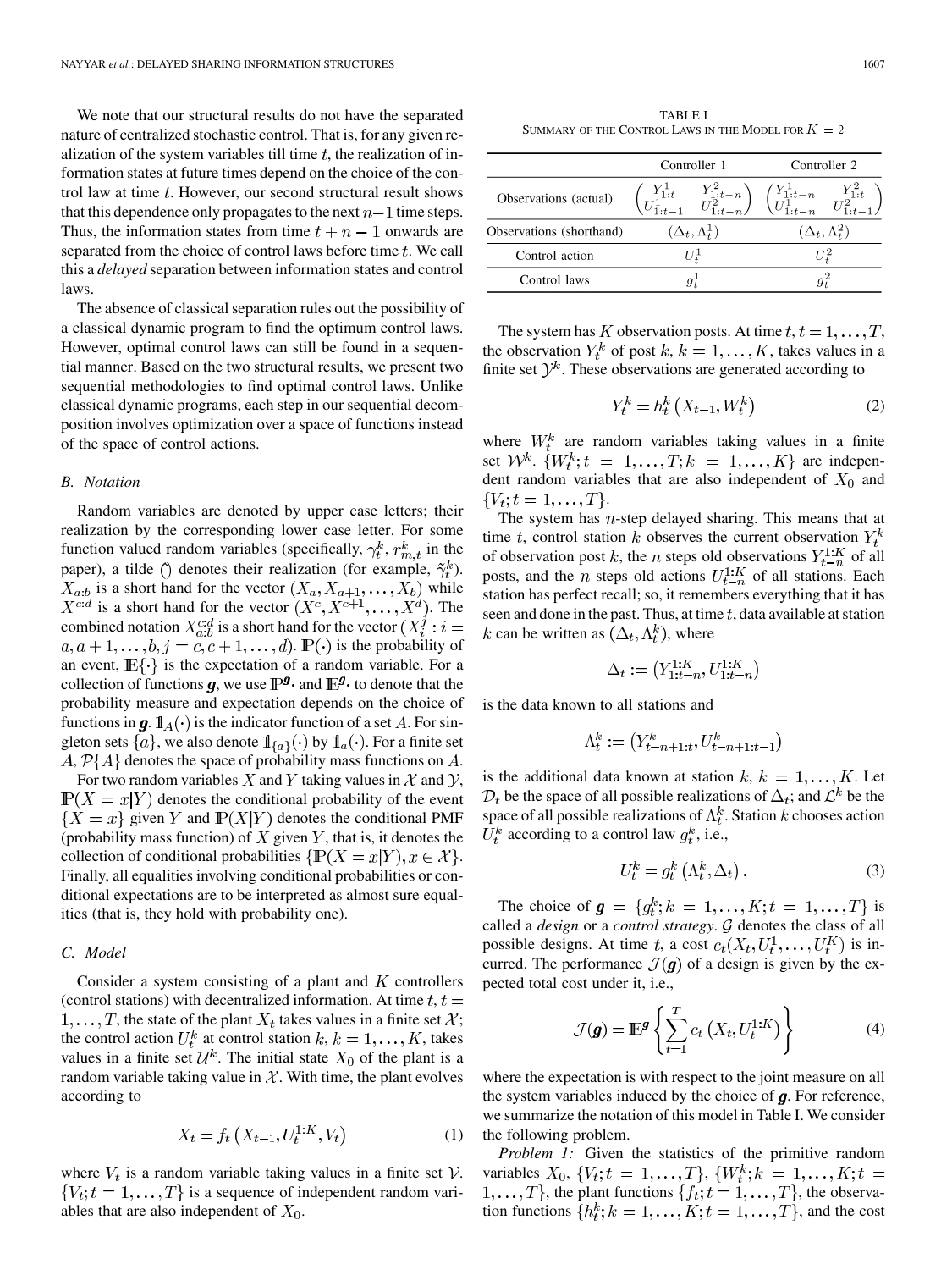functions  $\{c_t; t = 1, \ldots, T\}$  choose a design  $g^*$  from G that minimizes the expected cost given by (4).

*Remarks on the Model:*

- We assumed that all primitive random variables and all control actions take values in finite sets for convenience of exposition. Similar results can be obtained with uncountable sets under suitable technical condtions.
- In the standard stochastic control literature, the dynamics and observations equations are defined in a different manner than (1) and (2). The usual model is

$$
X_{t+1} = f_t\left(X_t, U_t^{1:K}, V_t\right) \tag{5}
$$

$$
Y_t^k = h_t^k \left( X_t, W_t^k \right) \tag{6}
$$

However, Witsenhausen [2] as well as Varaiya and Walrand [3] used the model of (1) and (2) in their papers. We use the same model so that our results can be directly compared with earlier conjectures and results. The arguments of this paper can be used for the dynamics and observation model of (5) and (6) with minor changes.

## *D. The Structural Results*

Witsenhausen [2] asserted the following structural result for Problem 1.

*Structural Result (Witsenhausen's Conjecture [2]):* In Problem 1, without loss of optimality we can restrict attention to control strategies of the form

$$
U_t^k = g_t^k \left( \Lambda_t^k, \mathbb{P}(X_{t-n} | \Delta_t) \right). \tag{7}
$$

Witsenhausen's structural result claims that all control stations can "compress" the common information  $\Delta_t$  to a sufficient statistic  $\mathbb{P}(X_{t-n}|\Delta_t)$ . Unlike  $\Delta_t$ , the size of  $\mathbb{P}(X_{t-n}|\Delta_t)$  does not increase with time.

As mentioned earlier, Witsenhausen asserted this result without a proof. Varaiya and Walrand [3] proved that the above separation result is true for  $n = 1$  but false for  $n > 1$ . Kurtaran [4] proposed an alternate structural result for  $n > 1$ .

*Structural Result (Kurtaran [4]):* In Problem 1, without loss of optimality we can restrict attention to control strategies of the form

$$
U_t^k = g_t^k \left( Y_{t-n+1:t}^k, \mathbb{P}^{g_{1:t-1}^{1:K}} \left( X_{t-n}, U_{t-n+1:t-1}^{1:K} | \Delta_t \right) \right). \tag{8}
$$

Kurtaran used a different labeling of the time indices, so the statement of the result in his paper is slightly different from what we have stated above.

Kurtaran's result claims that all control stations can "compress" the common information  $\Delta_t$  to a sufficient statistic  $\mathbb{P}^{g_{1:k-1}^{1:K}}(X_{t-n}, U_{t-n+1:t-1}^{1:K} | \Delta_t)$ , whose size does not increase with time.

Kurtaran proved his result for only the terminal time-step and gave an abbreviated argument for non-terminal time-steps. We believe that his proof is incomplete for reasons that we point out in Section V. In this paper, we prove two alternative structural results.

*First Structural Result (This Paper):* In Problem 1, without loss of optimality we can restrict attention to control strategies of the form

$$
U_t^k = g_t^k \left( \Lambda_t^k, \mathbb{P}^{g_{1:t-1}^{1:K}} \left( X_{t-1}, \Lambda_t^{1:K} | \Delta_t \right) \right). \tag{9}
$$

This result claims that all control stations can "compress" the common information  $\Delta_t$  to a sufficient statistic  $\mathbb{P}^{g_{1:t-1}^{1:K}}(X_{t-1}, \Lambda_t^{1:K}|\Delta_t)$ , whose size does not increase with time.

*Second Structural Result (This Paper):* In Problem 1, without loss of optimality we can restrict attention to control strategies of the form

$$
U_t^k = g_t^k \left( \Lambda_t^k, \mathbb{P} \left( X_{t-n} | \Delta_t \right), r_t^{1:K} \right). \tag{10}
$$

where  $r_t^{1:K}$  is a collection of partial functions of the previous  $n-1$  control laws of each controller

$$
r_t^k := \left\{ \left( g_m^k \left( \cdot, Y_{m-n+1:t-n}^k, U_{m-n+1:t-n}^k, \Delta_m \right) \right), \right. \\ \left. m = t - n + 1, t - n + 2, \ldots, t - 1 \right\},\
$$

for  $k = 1, 2, ..., K$ . Observe that  $r_t^k$  depends only on the previous  $n-1$  control laws  $(g_{t-n+1:t-1}^k)$  and the realization of (which consists of  $Y_{1:t-n}^{1:K}, U_{1:t-n}^{1:K}$ ). This result claims that the belief  $\mathbb{P}(X_{t-n}|\Delta_t)$  and the realization of the partial functions  $r_t^{1:K}$  form a sufficient representation of  $\Delta_t$  in order to optimally select the control action at time  $t$ .

Our structural results cannot be derived from Kurtaran's result and vice-versa. At present, we are not sure of the correctness of Kurtaran's result. As we mentioned before, we believe that the proof given by Kurtaran is incomplete. We have not been able to complete Kurtaran's proof; neither have we been able to find a counterexample to his result.

Kurtaran's and our structural results differ from Witsenhause's conjecture in a fundamental way. The sufficient statistic (also called information state)  $\mathbb{P}(X_{t-n}|\Delta_t)$  of Witsenhausen's conjecture does not depend on the control strategy. That is, for any realization  $\delta_t$  of  $\Delta_t$ , the knowledge of control laws is not required in evaluating the conditional probabilities  $\mathbb{P}(X_{t-n} = x | \delta_t)$ . The sufficient statistics  $\mathbb{P}^{g_{1:K-1}^{1:K}}(X_{t-n}, U_{t-n+1:t-1}^{1:K}|\Delta_t)$  of Kurtaran's result and  $\mathbb{P}^{g_{1:t-1}^{1:K}}(X_{t-1}, \Lambda_t^{1:K}|\Delta_t)$ s of our first result *depend on the control laws used before time t*. Thus, for a given realization  $\delta_t$  of  $\Delta_t$ , the realization of information state depends on the choice of control laws before time  $t$ . On the other hand, in our second structural result, the belief  $\mathbb{P}(X_{t-n}|\Delta_t)$  is indeed independent of the control strategy, however information about the previous  $n-1$  control laws is still needed in the form of the partial functions  $r_t^{1:K}$ . Since the partial functions  $r_t^{1:K}$  do not depend on control laws used before time  $t - n + 1$ , we conclude that the information state at time  $t$  is separated from the choice of control laws before time  $t - n + 1$ . We call this a delayed separation between information states and control laws.

The rest of this paper is organized as follows. We prove our first structural result in Section II. Then, in Section III we derive our second structural result. We discuss a special case of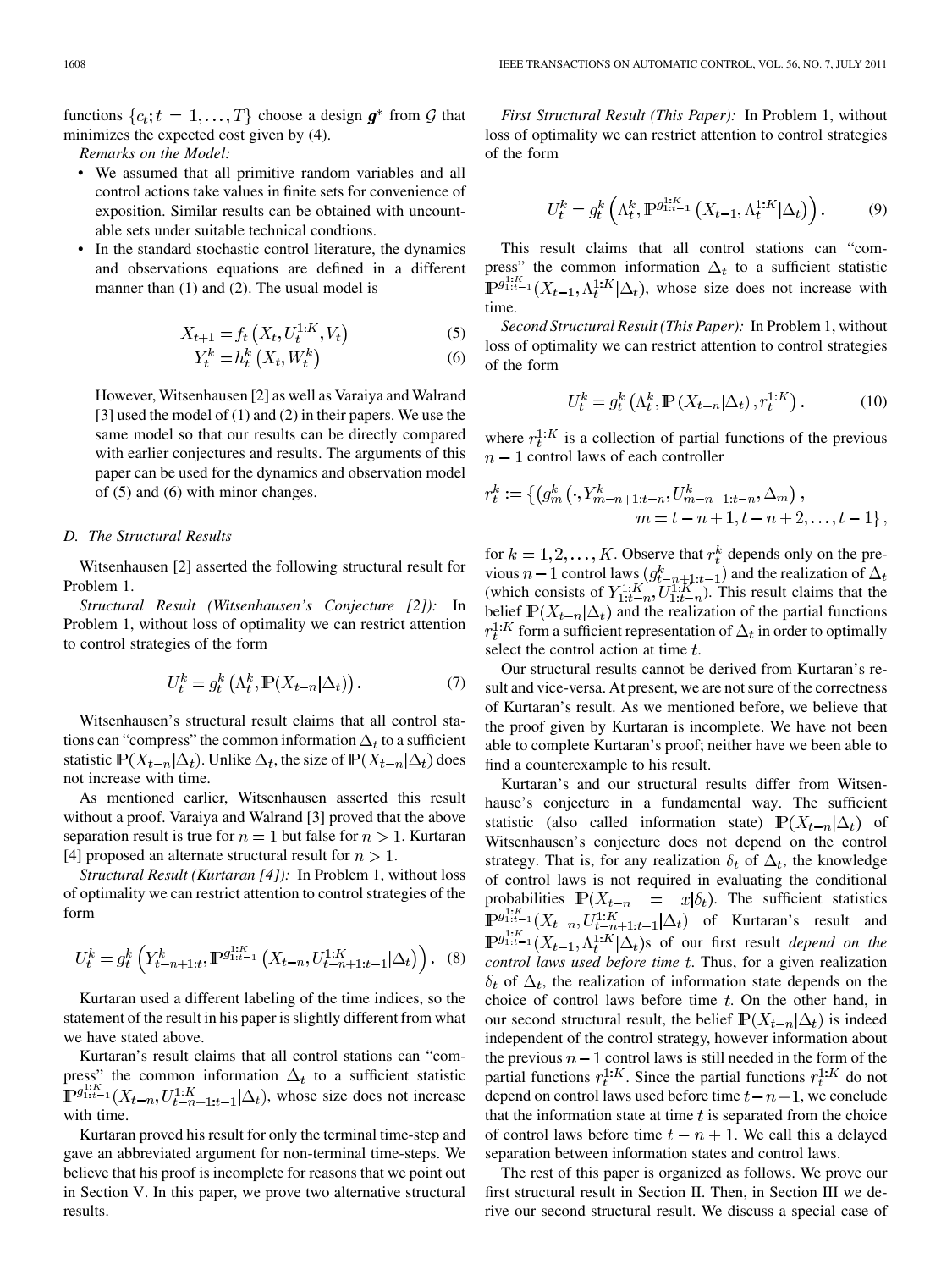delayed sharing information structures in Section IV. We discuss Kurtaran's structural result in Section V and conclude in Section VI.

## II. PROOF OF THE FIRST STRUCTURAL RESULT

In this section, we prove the structural result (9) for optimal strategies of the  $K$  control stations. For the ease of notation, we first prove the result for  $K = 2$ , and then show how to extend it for general  $K$ .

## *A. Two Controller System*

The proof for  $K = 2$  proceeds as follows.

- 1) First, we formulate a centralized stochastic control problem from the point of view of a coordinator who observes the shared information  $\Delta_t$ , but does not observe the private information  $(\Lambda_t^1, \Lambda_t^2)$  of the two controllers.
- 2) Next, we argue that any strategy for the coordinator's problem can be implemented in the original problem and vice versa. Hence, the two problems are equivalent.
- 3) Then, we identify states sufficient for input-output mapping for the coordinator's problem.
- 4) Finally, we transform the coordinator's problem into a MDP (Markov decision process), and obtain a structural result for the coordinator's problem. This structural result is also a structural result for the delayed sharing information structure due to the equivalence between the two problems.

Below, we elaborate on each of these stages.

*Stage 1:* We consider the following modified problem. In the model described in Section I-C, in addition to the two controllers, a coordinator that knows the common (shared) information  $\Delta_t$  available to both controllers at time t is present. At time  $t$ , the coordinator decides the *partial functions*<sup>1</sup>

$$
\gamma_t^k: \mathcal{L}^k \mapsto \mathcal{U}^k
$$

for each controller  $k, k = 1, 2$ . The choice of the partial functions at time  $t$  is based on the realization of the common (shared) information and the partial functions selected before time  $t$ . These functions map each controller's *private information*  $\Lambda_t^k$ to its control action  $U_t^k$  at time t. The coordinator then informs all controllers of all the partial functions it selected at time  $t$ . Each controller then uses its assigned partial function to generate a control action as follows:

$$
U_t^k = \gamma_t^k \left(\Lambda_t^k\right). \tag{11}
$$

The system dynamics and the cost are same as in the original problem. At next time step, the coordinator observes the new common observation

$$
Z_{t+1} := \left\{ Y_{t-n+1}^1, Y_{t-n+1}^2, U_{t-n+1}^1, U_{t-n+1}^2 \right\}.
$$
 (12)

Thus at the next time, the coordinator knows  $\Delta_{t+1}$  =  $(Z_{t+1}, \Delta_t)$  and its choice of all past partial functions and it selects the next partial functions for each controller. The

TABLE II SUMMARY OF THE MODEL WITH A COORDINATOR

|                                 | Coordinator        | Controller $k$<br>(passive)                                                 |
|---------------------------------|--------------------|-----------------------------------------------------------------------------|
| <b>Observations</b><br>(actual) |                    | $(Y_{1:t-n}^{1:K}, U_{1:t-n}^{1:K})$ $(Y_{t-n+1:t}^{k}, U_{t-n+1:t-1}^{k})$ |
| Observations<br>(shorthand)     | $\Delta_t$         | $\Lambda^k_i$                                                               |
| Control action                  | $\gamma^{1:K}_{t}$ | $U_{\tau}^{k}$                                                              |
| Control laws                    | $\psi_t$           | $\gamma^K_i$                                                                |

system proceeds sequentially in this manner until time horizon T.

In the above formulation, the only decision maker is the coordinator: the individual controllers simply carry out the necessary evaluations prescribed by  $(11)$ . At time t, the coordinator knows the common (shared) information  $\Delta_t$  and all past partial functions  $\gamma_{1:t-1}^1$  and  $\gamma_{1:t-1}^2$ . The coordinator uses a decision rule  $\psi_t$ to map this information to its decision, that is

$$
\left(\gamma_t^1, \gamma_t^2\right) = \psi_t\left(\Delta_t, \gamma_{1:t-1}^1, \gamma_{1:t-1}^2\right) \tag{13}
$$

or equivalently

$$
\gamma_t^k = \psi_t^k \left( \Delta_t, \gamma_{1:t-1}^1, \gamma_{1:t-1}^2 \right), \quad k = 1, 2. \tag{14}
$$

For reference, we summarize the notation of this model in Table II.

The choice of  $\psi = \{\psi_t; t = 1, \dots, T\}$  is called a *coordination strategy*.  $\Psi$  denotes the class of all possible coordination strategies. The performance of a coordinating strategy is given by the expected total cost under that strategy, that is,

$$
\hat{\mathcal{J}}(\boldsymbol{\psi}) = \mathbb{E}^{\boldsymbol{\psi}} \left\{ \sum_{t=1}^{T} c_t \left( X_t, U_t^1, U_t^2 \right) \right\} \tag{15}
$$

where the expectation is with respect to the joint measure on all the system variables induced by the choice of  $\psi$ . The coordinator has to solve the following optimization problem.

*Problem 2 (The Coordinator's Optimization Problem):* Given the system model of Problem 1, choose a coordination strategy  $\psi^*$  from  $\Psi$  that minimizes the expected cost given by (15).

*Stage 2:* We now show that the Problem 2 is equivalent to Problem 1. Specifically, we will show that any design  $g$  for Problem 1 can be implemented by the coordinator in Problem 2 with the same value of the problem objective. Conversely, any coordination strategy  $\psi$  in Problem 2 can be implemented in Problem 1 with the same value of the performance objective.

Any design  $g$  for Problem 1 can be implemented by the coordinator in Problem 2 as follows. At time  $t$  the coordinator selects partial functions  $(\gamma_t^1, \gamma_t^2)$  using the common (shared) information  $\delta_t$  as follows:

$$
\gamma_t^k(\cdot) = g_t^k(\cdot, \delta_t) =: \psi_t^k(\delta_t), \quad k = 1, 2. \tag{16}
$$

Consider Problems 1 and 2. Use design  $g$  in Problem 1 and coordination strategy  $\psi$  given by (16) in Problem 2. Fix a specific realization of the initial state  $X_0$ , the plant disturbance  ${V_t; t = 1, ..., T}$ , and the observation noise

<sup>&</sup>lt;sup>1</sup>We call  $\gamma_t^k$  a partial function to emphasize that it maps a *part* of controller's information (the private part) to actions. See (16) for further justification of this term.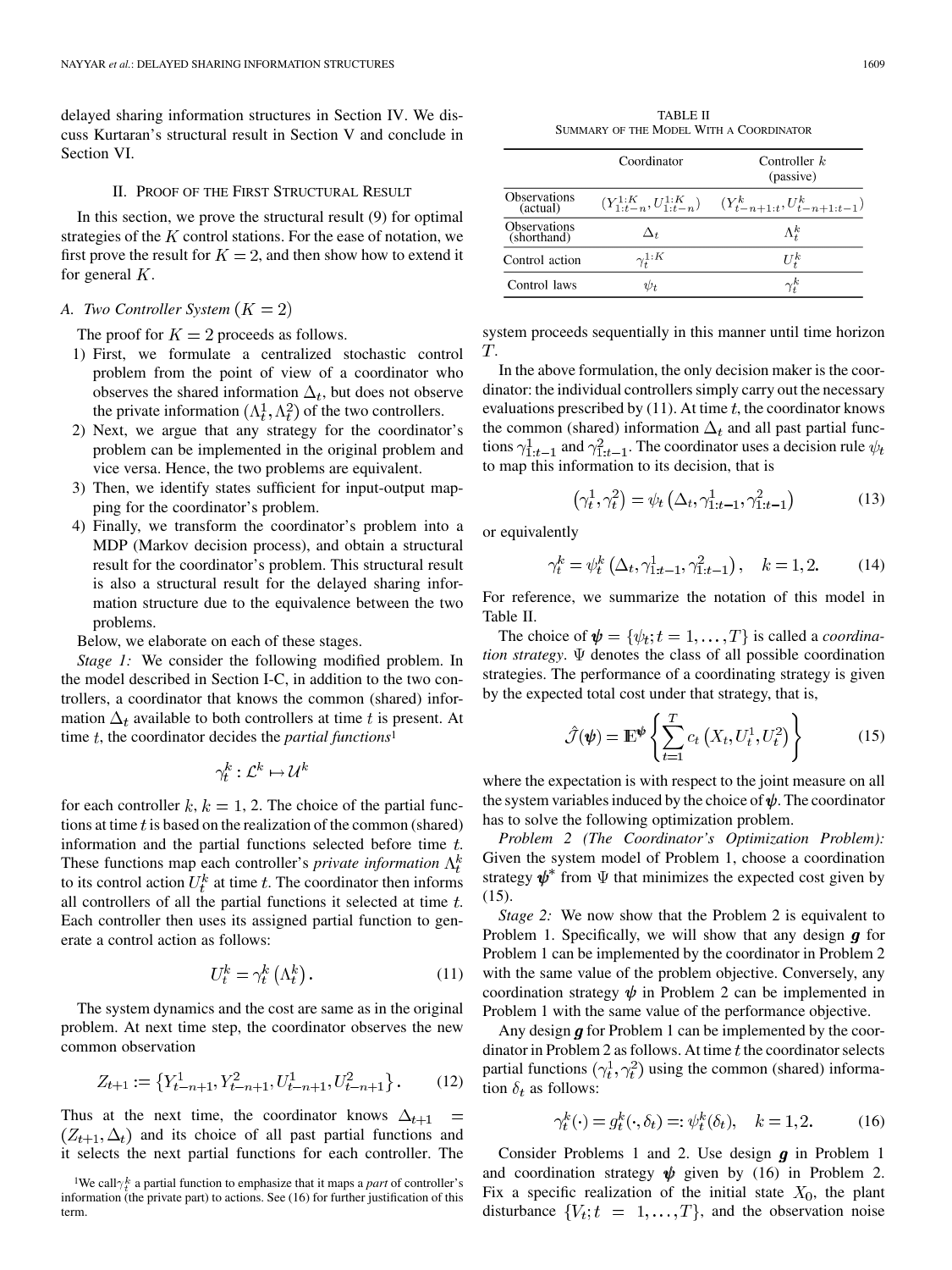$\{W_t^1, W_t^2, t = 1, \ldots, T\}$ . Then, the choice of  $\psi$  according to (16) implies that the realization of the state  $\{X_t; t = 1, \ldots, T\}$ , the observations  $\{Y_t^1, Y_t^2; t = 1, \ldots, T\}$ , and the control actions  $\{U_t^1, U_t^2; t = 1, \dots, T\}$  are identical in Problem 1 and 2. Thus, any design  $g$  for Problem 1 can be implemented by the coordinator in Problem 2 by using a coordination strategy given by (16) and the total expected cost under  $g$  in Problem 1 is same as the total expected cost under the coordination strategy given by (16) in Problem 2.

By a similar argument, any coordination strategy  $\psi$  for Problem 2 can be implemented by the control stations in Problem 1 as follows. At time 1, both stations know  $\delta_1$ ; so, all of them can compute  $\gamma_1^1 = \psi_1^1(\delta_1), \gamma_1^2 = \psi_1^2(\delta_1)$ . Then station chooses action  $u_1^k = \gamma_1^k(\lambda_1^k)$ . Thus,

$$
g_1^k (\lambda_1^k, \delta_1) = \psi_1^k(\delta_1) (\lambda_1^k), \quad k = 1, 2.
$$
 (17a)

At time 2, both stations know  $\delta_2$  and  $\gamma_1^1, \gamma_1^2$ , so both of them can compute  $\gamma_2^k = \psi_2^k(\delta_2, \gamma_1^1, \gamma_1^2)$ ,  $k = 1, 2$ . Then station k chooses action  $u_2^k = \gamma_2^k(\lambda_2^k)$ . Thus,

$$
g_2^k(\lambda_2^k, \delta_2) = \psi_2^k(\delta_2, \gamma_1^1, \gamma_1^2)(\lambda_2^k), \quad k = 1, 2.
$$
 (17b)

Proceeding this way, at time t both stations know  $\delta_t$ and  $\gamma_{1:t-1}^1$  and  $\gamma_{1:t-1}^2$ , so both of them can compute . Then, station  $k$  chooses action  $u_t^k = \gamma_t^k(\lambda_t^k)$ . Thus

$$
g_t^k\left(\lambda_t^k, \delta_t\right) = \psi_t^k\left(\delta_t, \gamma_{1:t-1}^1, \gamma_{1:t-1}^2\right)\left(\lambda_t^k\right), \quad k = 1, 2.
$$
\n(17c)

Now consider Problems 2 and 1. Use coordinator strategy  $\psi$ in Problem 2 and design  $g$  given by (17) in Problem 1. Fix a specific realization of the initial state  $X_0$ , the plant disturbance  ${V_t; t = 1, \ldots, T}$ , and the observation noise  ${W_t^1, W_t^2; t =$  $1, \ldots, T$ . Then, the choice of **g** according to (17) implies that the realization of the state  $\{X_t; t = 1, \ldots, T\}$ , the observations  ${Y_t^1, Y_t^2; t = 1, \ldots, T}$ , and the control actions  ${U_t^1, U_t^2; t =}$  $\{1, \ldots, T\}$  are identical in Problem 2 and 1. Hence, any coordination strategy  $\psi$  for Problem 2 can be implemented by the stations in Problem 1 by using a design given by (17) and the total expected cost under  $\psi$  in Problem 2 is same as the total expected cost under the design given by (17) in Problem 1.

Since Problems 1 and 2 are equivalent, we derive structural results for the latter problem. Unlike, Problem 1, where we have multiple control stations, the coordinator is the only decision maker in Problem 2.

*Stage 3:* We now look at Problem 2 as a controlled inputoutput system from the point of view of the coordinator and identify a state sufficient for input-output mapping. From the coordinator's viewpoint, the input at time  $t$  has two components: a stochastic input that consists of the plant disturbance  $V_t$  and observation noises  $W_t^1, W_t^2$ ; and a controlled input that consists of the partial functions  $\gamma_t^1, \gamma_t^2$ . The output is the observations  $Z_{t+1}$  given by (12). The cost is given by  $c_t(X_t, U_t^1, U_t^2)$ . We want to identify a state sufficient for input-output mapping for this system.

A variable is a state sufficient for input output mapping of a control system if it satisfies the following properties (see [5]).

P1) The next state is a function of the current state and the current inputs.

P2) The current output is function of the current state and the current inputs.

P3) The instantaneous cost is a function of the current state, the current control inputs, and the next state.

We claim that such a state for Problem 2 is the following. *Definition 1:* For each t define

$$
S_t := \left(X_{t-1}, \Lambda_t^1, \Lambda_t^2\right). \tag{18}
$$

Next we show that  $S_t, t = 1, 2, \ldots, T+1$ , satisfy properties (P1)–(P3). Specifically, we have the following.

*Proposition 1:*

1) There exist functions  $\hat{f}_t$ ,  $t = 2, \dots, T$  such that

$$
S_{t+1} = \hat{f}_{t+1} \left( S_t, V_t, W_{t+1}^1, W_{t+1}^2, \gamma_t^1, \gamma_t^2 \right). \tag{19}
$$

2) There exist functions  $\hat{h}_t$ ,  $t = 2, \dots, T$  such that

$$
Z_t = \hat{h}_t(S_{t-1}).\tag{20}
$$

3) There exist functions  $\hat{c}_t$ ,  $t = 1, \dots, T$  such that

$$
c_t\left(X_t, U_t^1, U_t^2\right) = \hat{c}_t\left(S_t, \gamma_t^1, \gamma_t^2, S_{t+1}\right). \tag{21}
$$

*Proof:* Part 1 is an immediate consequence of the definitions of  $S_t$  and  $\Lambda_t^k$ , the dynamics of the system given by (1), and the evaluations carried out by the control stations according to (11). Part 2 is an immediate consequence of the definitions of state  $S_t$ , observation  $Z_t$ , and private information  $\Lambda_t^k$ . Part 3 is an immediate consequence of the definition of state and the evaluations carried out by the control stations according to (11).  $\blacksquare$ 

*Stage 4:* Proposition 1 establishes  $S_t$  as the state sufficient for input-output mapping for the coordinator's problem. We now define information states for the coordinator.

*Definition 2 (Information States):* For a coordination strategy  $\psi$ , define *information states*  $\Pi_t$  as

$$
\Pi_t(s_t) := \mathbb{P}^{\Psi} \left( S_t = s_t | \Delta_t, \gamma_{1:t-1}^1, \gamma_{1:t-1}^2 \right). \tag{22}
$$

As shown in Proposition 1, the state evolution of  $S_t$  depends on the controlled inputs  $(\gamma_t^1, \gamma_t^2)$  and the random noise  $(V_t, W_{t+1}^1, W_{t+1}^2)$ . This random noise is independent across time. Consequently,  $\Pi_t$  evolves in a controlled Markovian manner as below.

*Proposition 2:* For  $t = 1, ..., T-1$ , there exists functions  $F_t$ (which do not depend on the coordinator's strategy) such that

$$
\Pi_{t+1} = F_{t+1} \left( \Pi_t, \gamma_t^1, \gamma_t^2, Z_{t+1} \right).
$$
 (23)

*Proof:* See Appendix A.

At  $t = 1$ , since there is no shared information,  $\Pi_1$  is simply the unconditional probability  $\mathbb{P}(S_1) = \mathbb{P}(X_0, Y_1^1, Y_1^2)$ . Thus,  $\Pi_1$  is fixed *a priori* from the joint distribution of the primitive random variables and does not depend on the choice of coordinator's strategy  $\psi$ . Proposition 2 shows that at  $t = 2, \dots, T, \Pi_t$ depends on the strategy  $\psi$  only through the choices of  $\gamma_{1:t-1}^1$  and  $\gamma_{1:t-1}^2$ . Moreover, as shown in Proposition 1, the instantaneous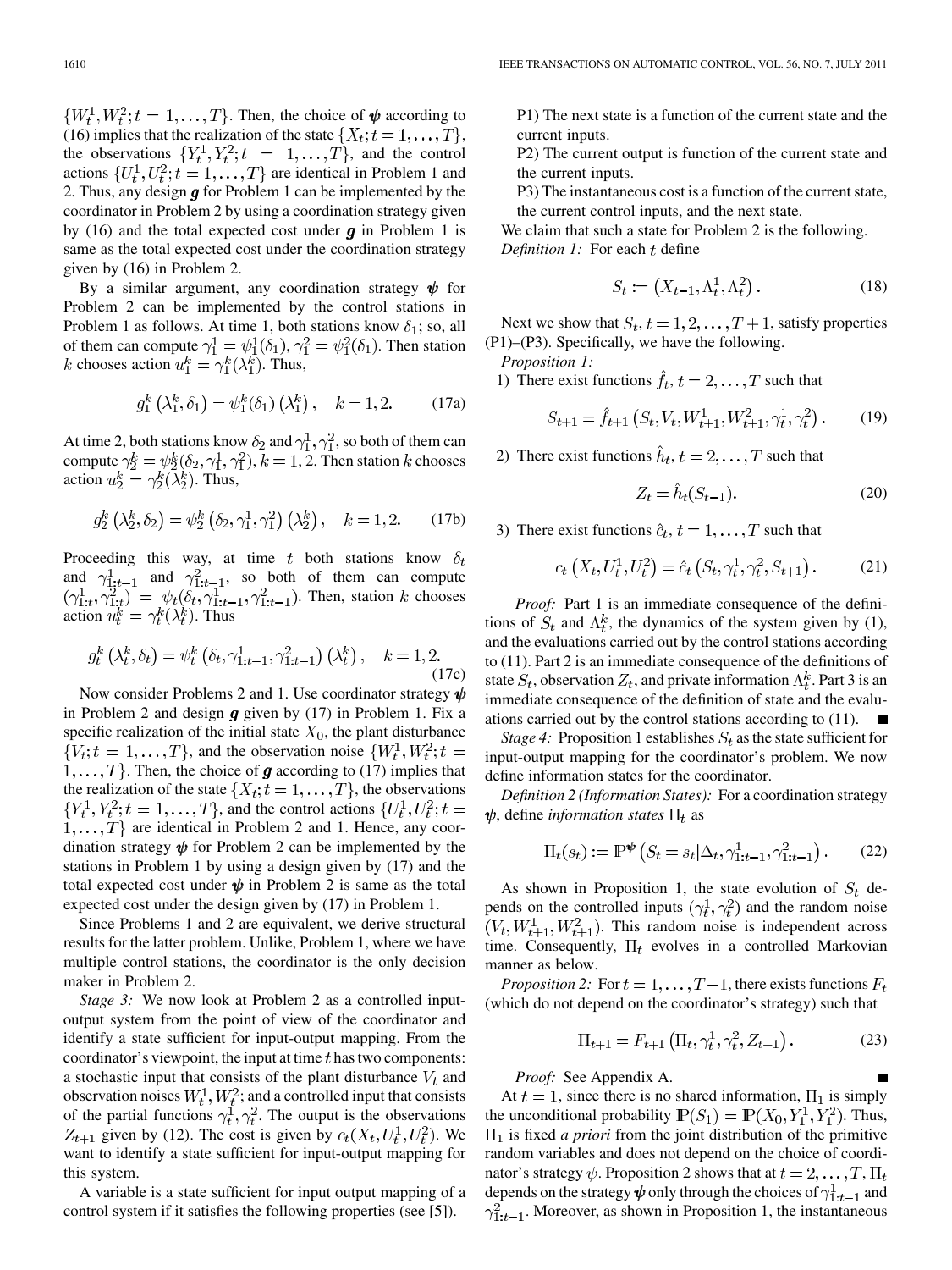cost at time  $t$  can be written in terms of the current and next states  $(S_t, S_{t+1})$  and the control inputs  $(\gamma_t^1, \gamma_t^2)$ . Combining the above two properties, we get the following.

*Proposition 3:* The process  $\Pi_t$ ,  $t = 1, 2, \dots, T$  is a controlled Markov chain with  $\gamma_t^1, \gamma_t^2$  as the control actions at time , i.e.,

$$
\mathbb{P}\left(\Pi_{t+1}|\Delta_t, \Pi_{1:t}, \gamma_{1:t}^1, \gamma_{1:t}^2\right) = \mathbb{P}\left(\Pi_{t+1}|\Pi_{1:t}, \gamma_{1:t}^1, \gamma_{1:t}^2\right) \\
= \mathbb{P}\left(\Pi_{t+1}|\Pi_t, \gamma_t^1, \gamma_t^2\right). (24)
$$

Furthermore, there exists a deterministic function  $C_t$  such that

$$
\mathbb{E}\{\hat{c}_t(S_t, \gamma_t^1, \gamma_t^2, S_{t+1}) | \Delta_t, \Pi_{1:t}, \gamma_{1:t}^1, \gamma_{1:t}^2\} = C_t \left(\Pi_t, \gamma_1^1, \gamma_t^2\right).
$$
\nProof: See Appendix B

*Proof:* See Appendix B.

The controlled Markov property of the process  $\{\Pi_t, t =$  $1, \ldots, T$  immediately gives rise to the following structural result.

*Theorem 1:* In Problem 2, without loss of optimality we can restrict attention to coordination strategies of the form

$$
\left(\gamma_t^1, \gamma_t^2\right) = \psi_t(\Pi_t), \quad t = 1, \dots, T. \tag{26}
$$

*Proof:* From Proposition 3, we conclude that the optimization problem for the coordinator is to control the evolution of the controlled Markov process  $\{\Pi_t, t = 1, 2, \dots, T\}$  by selecting the partial functions  $\{\gamma_t^1, \gamma_t^2, t = 1, 2, \ldots, T\}$  in order to minimize  $\sum_{t=1}^{I} \mathbb{E} \{ C_t(\Pi_t, \gamma_t^1, \gamma_t^2) \}$ . This is an instance of the well-known Markov decision problems where it is known that the optimal strategy is a function of the current state. Thus, the structural result follows from Markov decision theory [1].

The above result can also be stated in terms of the original problem.

*Theorem 2 (Structural Result):* In Problem 1 with  $K = 2$ , without loss of optimality we can restrict attention to coordination strategies of the form

$$
U_t^k = g_t^k \left(\Lambda_t^k, \Pi_t\right), \quad k = 1, 2 \tag{27}
$$

where

$$
\Pi_t = \mathbb{P}^{\left(g_{1:t-1}^1, g_{1:t-1}^2\right)}\left(X_{t-1}, \Lambda_t^1, \Lambda_t^2 | \Delta_t\right) \tag{28}
$$

where  $\Pi_1 = \mathbb{P}(X_0, Y_1^1, Y_1^2)$  and for  $t = 2, \dots, T$ ,  $\Pi_t$  is evaluated as follows:

$$
\Pi_{t+1} = F_{t+1} \left( \Pi_t, g_t^1(\cdot, \Pi_t), g_t^2(\cdot, \Pi_t), Z_{t+1} \right).
$$
 (29)

*Proof:* Theorem 1 established the structure of the optimal coordination strategy. As we argued in Stage 2, this optimal coordination strategy can be implemented in Problem 1 and is optimal for the objective (4). At  $t = 1$ ,  $\Pi_1 = \mathbb{P}(X_0, Y_1^1, Y_1^2)$  is known to both controllers and they can use the optimal coordination strategy to select partial functions according to

$$
\left(\gamma_1^1, \gamma_1^2\right) = \psi_1(\Pi_1)
$$

Thus

$$
U_1^k = \gamma_1^k (\Lambda_1^k) = \psi_1^k (\Pi_1) (\Lambda_1^k) =: g_1^k (\Lambda_1^k, \Pi_1), \quad k = 1, 2.
$$
\n(30)

At time instant  $t + 1$ , both controllers know  $\Pi_t$  and the common observations  $Z_{t+1}$  $\equiv$  $(Y_{t-n+1}^1, Y_{t-n+1}^2, U_{t-n+1}^1, U_{t-n+1}^2);$  they use the partial functions  $(g_t^1(\cdot, \Pi_t), g_t^2(\cdot, \Pi_t))$  in (23) to evaluate  $\Pi_{t+1}$ . The control actions at time  $t + 1$  are given as

$$
U_{t+1}^k = \gamma_{t+1}^k \left( \Lambda_{t+1}^k \right) = \psi_{t+1}(\Pi_{t+1}) \left( \Lambda_{t+1}^k \right)
$$
  
=:  $g_{t+1}^k \left( \Lambda_{t+1}^k, \Pi_{t+1} \right), \quad k = 1, 2.$  (31)

Moreover, using the design  $g$  defined according to (31), the coordinator's information state  $\Pi_t$  can also be written as

$$
\Pi_{t} = \mathbb{P}^{\Phi}\left(X_{t-1}, \Lambda_{t}^{1}, \Lambda_{t}^{2} | \Delta_{t}, \gamma_{1:t-1}^{1}, \gamma_{1:t-1}^{2}\right) \n= \mathbb{P}^{\mathbf{g}}\left(X_{t-1}, \Lambda_{t}^{1}, \Lambda_{t}^{2} | \Delta_{t}, g_{1}^{1:2}(\cdot, \Pi_{1}), \dots, g_{t-1}^{1:2}(\cdot, \Pi_{t-1})\right) \n= \mathbb{P}^{\left(g_{1:t-1}^{1}, g_{1:t-1}^{2}\right)}\left(X_{t-1}, \Lambda_{t}^{1}, \Lambda_{t}^{2} | \Delta_{t}\right)
$$
\n(32)

where we dropped the partial functions from the conditioning terms in (32) because under the given control laws  $(g_{1:t-1}^1, g_{1:t-1}^2)$ , the partial functions used from time 1 to  $t-1$ can be evaluated from  $\Delta_t$  (by using Proposition 2 to evaluate  $\Pi_{1:t-1}$ ).

Theorem 2 establishes the first structural result stated in Section I-D for  $K = 2$ . In the next section, we show how to extend the result for general  $K$ .

# *B. Extension to General*

Theorem 2 for two controllers  $(K = 2)$  can be easily extended to general  $K$  by following the same sequence of arguments as in stages 1 to 4 above. Thus, at time  $t$ , the coordinator introduced in Stage 1 now selects partial functions  $\gamma_t^k$  :  $\mathcal{L}^k \mapsto \mathcal{U}^k$ , for  $k = 1, 2, ..., K$ . The state sufficient for input output mapping from the coordinator's perspective is given as  $S_t := (X_{t-1}, \Lambda_t^{1:K})$  and the information state  $\Pi_t$  for the coordinator is

$$
\Pi_t(s_t) := \mathbb{P}^{\Psi}\left(S_t = s_t | \Delta_t, \gamma_{1:t-1}^{1:K}\right). \tag{33}
$$

Results analogous to Propositions 1–3 can now be used to conclude the structural result of Theorem 2 for general  $K$ .

#### *C. Sequential Decomposition*

In addition to obtaining the structural result of Theorem 2, the coordinator's problem also allows us to write a dynamic program for finding the optimal control strategies as shown below. We first focus on the two controller case  $(K = 2)$  and then extend the result to general  $K$ .

*Theorem 3:* The optimal coordination strategy can be found by the following dynamic program: For  $t = 1, \ldots, T$ , define the functions  $J_t : \mathcal{P}{S} \mapsto \mathbb{R}$  as follows. For  $\pi \in \mathcal{P}{S}$  let

$$
J_T(\pi) = \inf_{\tilde{\gamma}^1, \tilde{\gamma}^2} C_T(\pi, \tilde{\gamma}^1, \tilde{\gamma}^2). \tag{34}
$$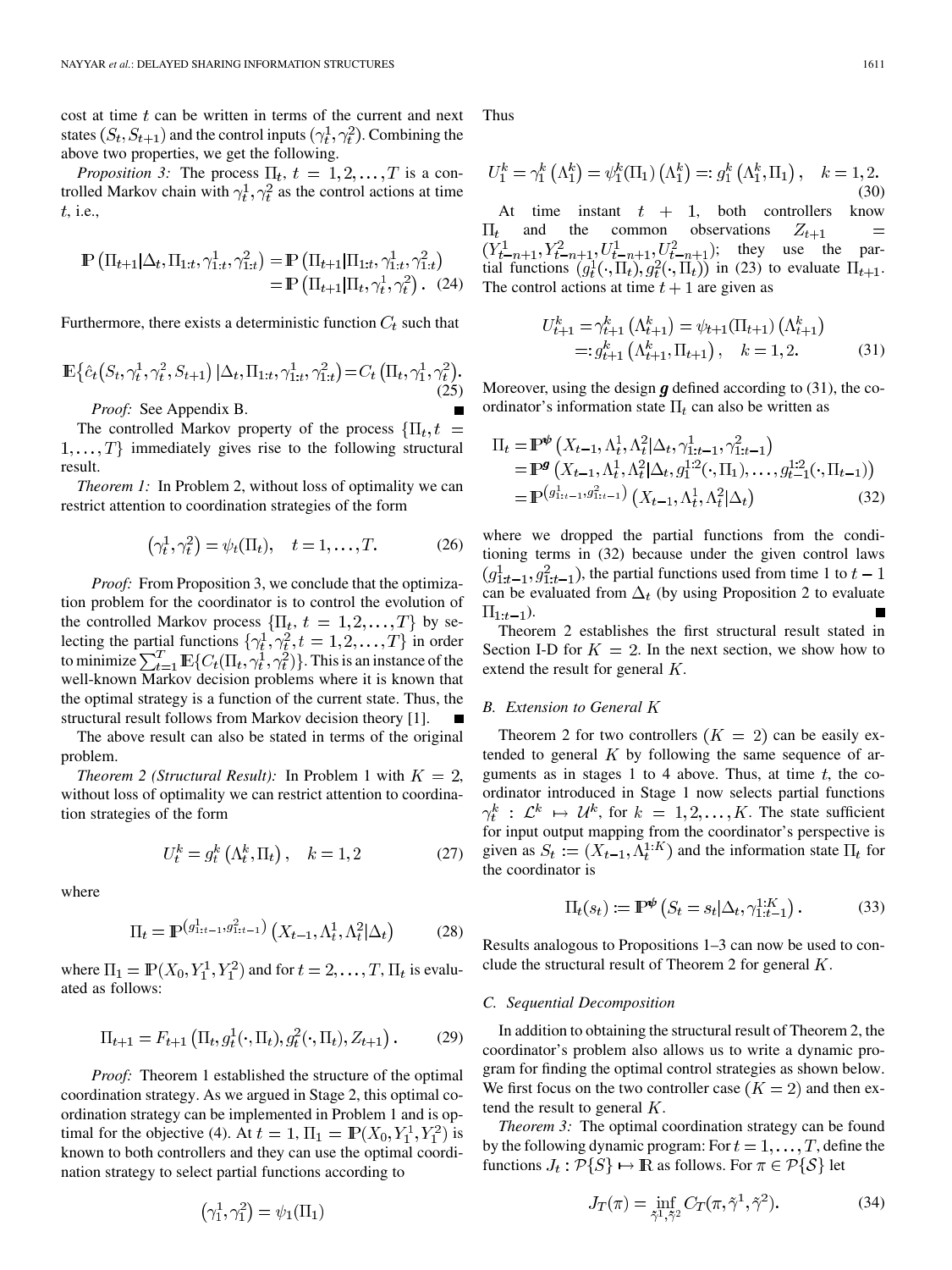For 
$$
t = 1, ..., T - 1
$$
, and  $\pi \in \mathcal{P}{S}$  let

$$
J_t(\pi) = \inf_{\tilde{\gamma}^1, \tilde{\gamma}^2} \left[ C_t(\pi, \tilde{\gamma}^1, \tilde{\gamma}^2) + \mathbb{E} \left\{ J_{t+1}(\Pi_{t+1}) | \Pi_t = \pi, \gamma_t^{1:2} = \tilde{\gamma}^{1:2} \right\} \right].
$$
 (35)

The  $\arg \inf (\gamma_t^{*,1}, \gamma_t^{*,2})$  in the RHS of  $J_t(\pi)$  is the optimal action for the coordinator at time t then  $\Pi_t = \pi$ . Thus

$$
\left(\gamma_t^{*,1},\gamma_t^{*,2}\right) = \psi_t^*(\pi).
$$

The corresponding control strategy for Problem 1, given by (17) is optimal for Problem 1.

*Proof:* As in Theorem 1, we use the fact that the coordinator's optimization problem can be viewed as a Markov decision problem with  $\Pi_t$  as the state of the Markov process. The dynamic program follows from standard results in Markov decision theory [1]. The optimality of the corresponding control strategy for Problem 1 follows from the equivalence between the two problems.

The dynamic program of Theorem 3 can be extended to general  $K$  in a manner similar to Section II-B.

## *D. Computational Aspects*

In the dynamic program for the coordinator in Theorem 3, the value functions at each time are functions defined on the continuous space  $P\{S\}$ , whereas the minimization at each time step is over the finite set of functions from the space of realizations of the private information of controllers ( $\mathcal{L}^k$ ,  $k = 1, 2$ ) to the space of control actions ( $\mathcal{U}^k$ ,  $k = 1, 2$ ). While dynamic programs with continuous state space can be hard to solve, we note that our dynamic program resembles the dynamic program for partially observable Markov decision problems (POMDP). In particular, just as in POMDP, the value-function at time  $T$  is piecewise linear in  $\Pi_T$  and by standard backward recursion, it can be shown that value-function at time  $t$  is piecewise linear and concave function of  $\Pi_t$ . (See Appendix C). Indeed, the coordinator's problem can be viewed as a POMDP, with  $S_t$  as the underlying partially observed state and the belief  $\Pi_t$  as the information state of the POMDP. The characterization of value functions as piecewise linear and concave is utilized to find computationally efficient algorithms for POMDPs. Such algorithmic solutions to general POMDPs are well-studied and can be employed here. We refer the reader to [6] and references therein for a review of algorithms to solve POMDPs.

#### *E. One-Step Delay*

We now focus on the one-step delayed sharing information structure, i.e., when  $n = 1$ . For this case, the structural result (7) asserted by Witsenhausen is correct [3]. At first glance, that structural result looks different from our structural result (9) for  $n = 1$ . In this section, we show that for  $n = 1$ , these two structural results are equivalent.

As before, we consider the two-controller system  $(K = 2)$ . When delay  $n = 1$ , we have

$$
\Delta_t = (Y_{1:t-1}^1, Y_{1:t-1}^2, U_{1:t-1}^1, U_{1:t-1}^2)
$$
  

$$
\Lambda_t^1 = (Y_t^1), \quad \Lambda_t^2 = (Y_t^2)
$$

and

$$
Z_{t+1} = (Y_t^1, Y_t^2, U_t^1, U_t^2).
$$

The result of Theorem 2 can now be restated for this case as follows.

*Corollary 1:* In Problem 1 with  $K = 2$  and  $n = 1$ , without loss of optimality we can restrict attention to control strategies of the form

$$
U_t^k = g_t^k \left( Y_t^k, \Pi_t \right), \quad k = 1, 2. \tag{36}
$$

where

$$
\Pi_t := \mathbb{P}^{\left(g_{1:t-1}^1, g_{1:t-1}^2\right)}\left(X_{t-1}, Y_t^1, Y_t^2 | \Delta_t\right). \tag{37}
$$

We can now compare our result for one-step delay with the structural result (7), asserted in [2] and proved in [3]. For  $n = 1$ , this result states that without loss of optimality, we can restrict attention to control laws of the form

$$
U_t^k = g_t^k \left( Y_t^k, \mathbb{P}(X_{t-1} | \Delta_t) \right), \quad k = 1, 2. \tag{38}
$$

The above structural result can be recovered from Corollary 1 by observing that there is a one-to-one correspondence between  $\Pi_t$  and the belief  $\mathbb{P}(X_{t-1}|\Delta_t)$ . We first note that

$$
\Pi_t = \mathbb{P}^{(g_{1:t-1}^1, g_{1:t-1}^2)} (X_{t-1}, Y_t^1, Y_t^2 | \Delta_t)
$$
  
=  $\mathbb{P} (Y_t^1 | X_{t-1}) \cdot \mathbb{P} (Y_t^2 | X_{t-1})$   
.  $\mathbb{P}^{(g_{1:t-1}^1, g_{1:t-1}^2)} (X_{t-1} | \Delta_t).$  (39)

As pointed out in [2], [3] (and proved later in this paper in Proposition 4), the last probability does not depend on the functions  $(g_{1:t-1}^1, g_{1:t-1}^2)$ . Therefore

$$
\Pi_t = \mathbb{P}\left(Y_t^1 | X_{t-1}\right) \cdot \mathbb{P}\left(Y_t^2 | X_{t-1}\right) \cdot \mathbb{P}(X_{t-1} | \Delta_t). \tag{40}
$$

Clearly, the belief  $\mathbb{P}(X_{t-1}|\Delta_t)$  is a marginal of  $\Pi_t$  and therefore can be evaluated from  $\Pi_t$ . Moreover, given the belief  $\mathbb{P}(X_{t-1}|\Delta_t)$ , one can evaluate  $\Pi_t$  using (40). This one-to-one correspondence between  $\Pi_t$  and  $\mathbb{P}(X_{t-1}|\Delta_t)$  means that the structural result proposed in this paper for  $n = 1$  is effectively equivalent to the one proved in [3].

#### III. PROOF OF THE SECOND STRUCTURAL RESULT

In this section we prove the second structural result (10). As in Section II, we prove the result for  $K = 2$  and then show how to extend it for general  $K$ . To prove the result, we reconsider the coordinator's problem at Stage 3 of Section II and present an alternative characterization for the coordinator's optimal strategy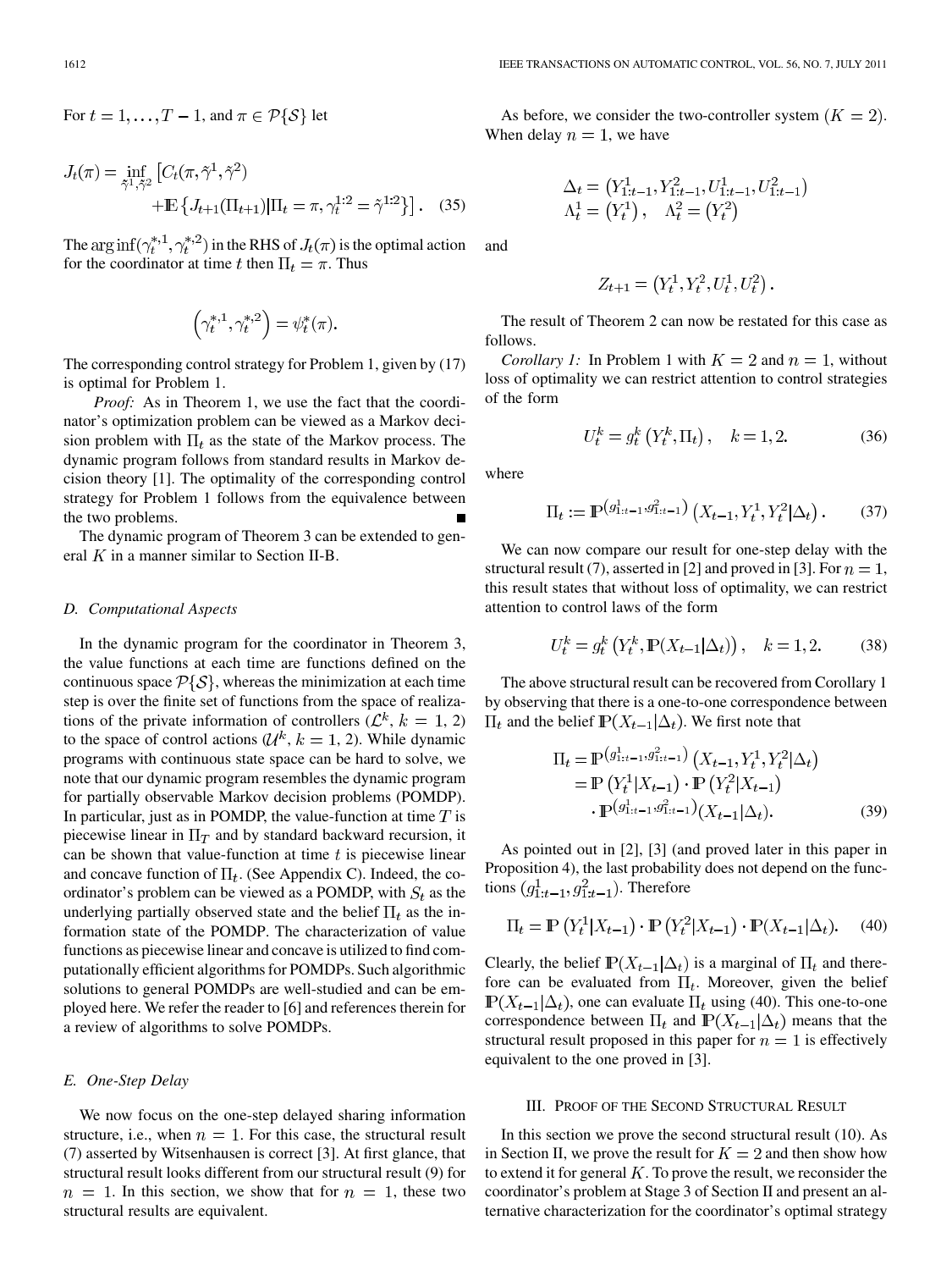in Problem 2. The main idea in this section is to use the dynamics of the system evolution and the observation equations  $((1)$  and  $(2))$  to find an equivalent representation of the coordinator's information state. We also contrast this information state with that proposed by Witsenhausen.

## *A. Two Controller System*

Consider the coordinator's problem with  $K = 2$ . Recall that  $\gamma_t^1$  and  $\gamma_t^2$  are the coordinator's actions at time t.  $\gamma_t^k$  maps the private information of the  $k^{th}$  controller  $(Y_{t-n+1:t}^k, U_{t-n+1:t-1}^k)$  to its action  $U_t^k$ . In order to find an alternate characterization of coordinator's optimal strategy, we need the following definitions:

*Definition 3:* For a coordination strategy  $\psi$ , and for  $t =$  $1, 2, \ldots, T$  we define the following.

1)  $\Theta_t := \mathbb{P}(X_{t-n}|\Delta_t)$ 

2) For  $k = 1, 2$ , define the following partial functions of  $\gamma_m^k$ 

$$
r_{m,t}^k(\cdot) := \gamma_m^k \left( \cdot, Y_{m-n+1:t-n}^k, U_{m-n+1:t-n}^k \right),
$$
  
\n
$$
m = t - n + 1, t - n + 2, \dots, t - 1 \quad (41)
$$

Since  $\gamma_m^k$  is a function that maps to  $U_m^k$ ,  $r_{m,t}^k(\cdot)$  is a function that maps  $(Y_{t-n+1:m}^k, U_{t-n+1:m-1}^k)$  to  $U_m^k$ . We define a collection of these partial functions as follows:

$$
r_t^k := (r_{m,t}^k(\cdot), m = t - n + 1, t - n + 2, \dots, t - 1) \tag{42}
$$

Note that for  $n = 1$ ,  $r_t^k$  is empty.

We need the following results to address the coordinator's problem.

*Proposition 4:*

1) For  $t = 1, \ldots, T-1$ , there exists functions  $Q_t, Q_t^k, k = 1$ , 2, (which do not depend on the coordinator's strategy) such that

$$
\Theta_{t+1} = Q_t(\Theta_t, Z_{t+1})
$$
  
\n
$$
r_{t+1}^k = Q_t^k (r_t^k, Z_{t+1}, \gamma_t^k)
$$
\n(43)

2) The coordinator's information state  $\Pi_t$  is a function of  $(\Theta_t, r_t^1, r_t^2)$ . Consequently, for  $t = 1, \ldots, T$ , there exist functions  $\hat{C}_t$  (which do not depend on the coordinator's strategy) such that

$$
\mathbb{E}\left\{\hat{c}_t\left(S_t,\gamma_t^1,\gamma_t^2,S_{t+1}\right)|\Delta_t,\Pi_{1:t},\gamma_{1:t}^1,\gamma_{1:t}^2\right\} \n= \hat{C}_t\left(\Theta_t,r_t^1,r_t^2,\gamma_t^1,\gamma_t^2\right) \tag{44}
$$

3) The process  $(\Theta_t, r_t^1, r_t^2), t = 1, 2, \ldots, T$  is a controlled Markov chain with  $\gamma_t^1, \gamma_t^2$  as the control actions at time t, i.e.,

$$
\mathbb{P}\left(\Theta_{t+1}, r_{t+1}^1, r_{t+1}^2 | \Delta_t, \Theta_{1:t}, r_{1:t}^1, r_{1:t}^2, \gamma_{1:t}^1, \gamma_{1:t}^2\right) \n= \mathbb{P}\left(\Theta_{t+1}, r_{t+1}^1, r_{t+1}^2 | \Theta_{1:t}, r_{1:t}^1, r_{1:t}^2, \gamma_{1:t}^1, \gamma_{1:t}^2\right) \n= \mathbb{P}\left(\Theta_{t+1}, r_{t+1}^1, r_{t+1}^2 | \Theta_t, r_t^1, r_t^2, \gamma_t^1, \gamma_t^2\right).
$$
\n(45)

*Proof:* See Appendix D.

At  $t = 1$ , since there is no sharing of information,  $\Theta_1$  is simply the unconditioned probability  $\mathbb{P}(X_0)$ . Thus,  $\Theta_1$  is fixed *a priori* from the joint distribution of the primitive random variables and does not depend on the choice of the coordinator's strategy  $\psi$ . Proposition 4 shows that the update of  $\Theta_t$  depends only on  $Z_{t+1}$  and not on the coordinator's strategy. Consequently, the belief  $\Theta_t$  depends only on the distribution of the primitive random variables and the realizations of  $Z_{1:t}$ . We can now show that the coordinator's optimization problem can be viewed as an MDP with  $(\Theta_t, r_t^1, r_t^2), t = 1, 2, \dots, T$  as the underlying Markov process.

*Theorem 4:*  $(\Theta_t, r_t^1, r_t^2)$  is an information state for the coordinator. That is, there is an optimal coordination strategy of the form

$$
\left(\gamma_t^1, \gamma_t^2\right) = \psi_t\left(\Theta_t, r_t^1, r_t^2\right), \quad t = 1, \dots, T. \tag{46}
$$

Moreover, this optimal coordination strategy can be found by the following dynamic program

$$
J_T(\theta, \tilde{r}^1, \tilde{r}^2) = \inf_{\tilde{\gamma}^1, \tilde{\gamma}^2} \mathbb{E} \left\{ \hat{C}_T \left( \Theta_T, r_T^1, r_T^2, \gamma_T^1, \gamma_T^2 \right) | \Theta_T = \theta, \right\}
$$
  

$$
r_T^{1:2} = \tilde{r}^{1:2}, \gamma_T^{1:2} = \tilde{\gamma}^{1:2} \right\}. \quad (47)
$$

For  $t = 1, \ldots, T-1$ , let

$$
J_t(\theta, \tilde{r}^1, \tilde{r}^2) = \inf_{\tilde{\gamma}^1, \tilde{\gamma}^2} \mathbb{E} \left\{ \hat{C}_t \left( \Theta_t, r_t^1, r_t^2, \gamma_1^1, \gamma_t^2 \right) + J_{t+1} \left( \Theta_{t+1}, r_{t+1}^1, r_{t+1}^2 \right) | \Theta_t \right.+ J_{t+1} \left( \Theta_{t+1}, r_{t+1}^1, r_{t+1}^2 \right) | \Theta_t= \theta, r_t^{1:2} = \tilde{r}^{1:2}, \gamma_t^{1:2} = \tilde{\gamma}^{1:2} \right\}
$$
(48)

where  $\theta \in \mathcal{P}\{\mathcal{X}\}\$ , and  $\tilde{r}^1, \tilde{r}^2$  are realizations of partial functions defined in (41) and (42). The  $\arg \inf (\gamma_t^{*,1}, \gamma_t^{*,2})$  in the RHS of (48) is the optimal action for the coordinator at time  $t$  when  $(\Theta_t, r_t^1, r_t^2) = (\theta, \tilde{r}^1, \tilde{r}^2)$ . Thus

$$
\left(\gamma_t^{*,1},\gamma_t^{*,2}\right) = \psi_t^*\left(\Theta_t, r_t^1, r_t^2\right).
$$

The corresponding control strategy for Problem 1, given by (17) is optimal for Problem 1.

*Proof:* Proposition 4 implies that the coordinator's optimization problem can be viewed as an MDP with  $(\Theta_t, r_t^1, r_t^2)$ ,  $t = 1, 2, \dots, T$  as the underlying Markov process and  $\hat{C}_t(\Theta_t, r_t^1, r_t^2, \gamma_t^1, \gamma_t^2)$  as the instantaneous cost. The MDP formulation implies the result of the theorem.

The following result follows from Theorem 4.

*Theorem 5 (Second Structural Result):* In Problem 1 with  $K = 2$ , without loss of optimality we can restrict attention to coordination strategies of the form

$$
U_t^k = g_t^k \left( \Lambda_t^k, \Theta_t, r_t^1, r_t^2 \right), \quad k = 1, 2 \tag{49}
$$

where

$$
\Theta_t = \mathbb{P}(X_{t-n}|\Delta_t) \tag{50}
$$

and

$$
r_t^k = \{ (g_m^k(\cdot, Y_{m-n+1:t-n}^k, U_{m-n+1:t-n}^k, \Delta_m), t - n + 1 \le m \le t - 1 \}.
$$
 (51)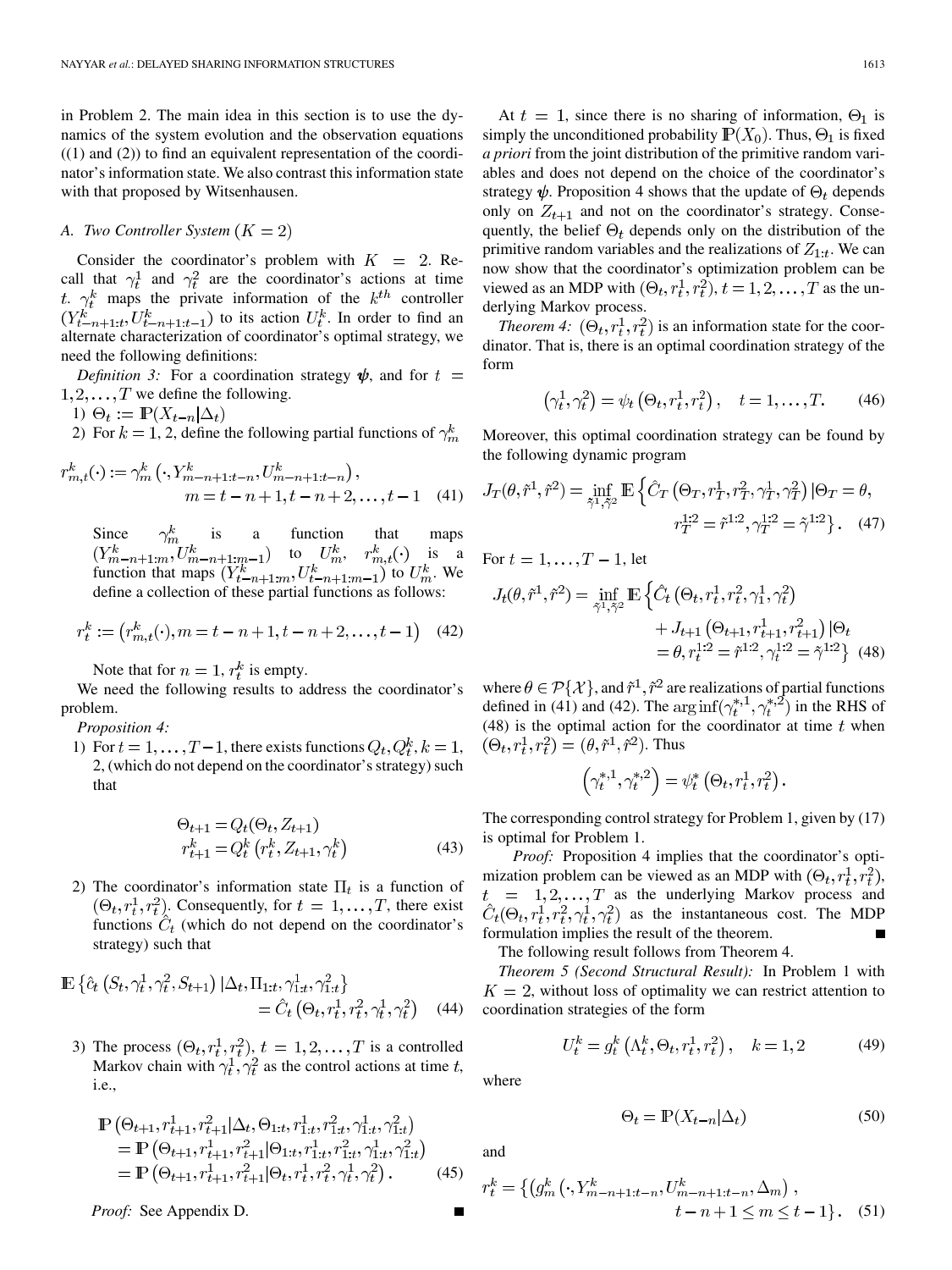*Proof:* As in Theorem 2, (17) can be used to identify an optimal control strategy for each controller from the optimal coordination strategy given in Theorem 4.

Theorem 4 and Theorem 5 can be easily extended for  $K$  controllers by identifying  $(\Theta_t, r_t^{1:K})$  as the information state for the coordinator.

#### *B. Comparison to Witsenhausen's Result*

We now compare the result of Theorem 4 to Witsenhausen's conjecture which states that there exist optimal control strategies of the form

$$
U_t^k = g_t^k \left( \Lambda_t^k, \mathbb{P}(X_{t-n} | \Delta_t) \right).
$$
 (52)

Recall that Witsenhausen's conjecture is true for  $n=1$  but false for  $n > 1$ . Therefore, we consider the cases  $n = 1$  and  $n > 1$ separately.

*Delay*  $n = 1$ : For a two-controller system with  $n = 1$ , we have

$$
\Delta_t = (Y_{1:t-1}^1, Y_{1:t-1}^2, U_{1:t-1}^1, U_{1:t-1}^2)
$$
  

$$
\Lambda_t^1 = (Y_t^1), \quad \Lambda_t^2 = (Y_t^2)
$$

and

$$
r_t^1 = \emptyset, \quad r_t^2 = \emptyset
$$

Therefore, for  $n = 1$ , Theorem 5 implies that there exist optimal control strategies of the form

$$
U_t^k = g_t^k \left( \Lambda_t^k, \mathbb{P}(X_{t-n} | \Delta_t) \right), \quad k = 1, 2. \tag{53}
$$

Equation (53) is the same as (52) for  $n = 1$ . Thus, for  $n = 1$ , the result of Theorem 4 coincides with Witsenhausen's conjecture which was proved in [3].

*Delay*  $n > 1$ : Witsenhausen's conjecture implied that the controller  $k$  at time  $t$  can choose its action based only on the knowledge of  $\Lambda_t^k$  and  $\mathbb{P}(X_{t-n}|\Delta_t)$ , without any dependence on the choice of previous control laws  $(g_{1:t-1}^{1:2})$ . In other words, the argument of the control law  $g_t^k$  (that is, the information state at time t) is separated from  $g_{1:t-1}^{1:2}$ . However, as Theorem 5 shows, such a separation is not true because of the presence of the collection of partial functions  $r_t^1, r_t^2$  in the argument of the optimal control law at time  $t$ . These partial functions depend on the choice of previous  $n-1$  control laws. Thus, the argument of  $g_t^k$ depends on the choice of  $g_{t-n+1:t-1}^{1:2}$ . One may argue that Theorem 5 can be viewed as a *delayed or partial* separation since the information state for the control law  $g_t^k$  is separated from the choice of control laws before time  $t - n + 1$ .

Witsenhausen's conjecture implied that controllers employ common information only to form a belief on the state  $X_{t-n}$ ; the controllers do not need to use the common information to guess each other's behavior from  $t - n + 1$  to the current time  $t$ . Our result disproves this statement. We show that in addition to forming the belief on  $X_{t-n}$ , each controller should use the common information to predict the actions of other controllers by means of the partial functions  $r_t^1, r_t^2$ .

# IV. A SPECIAL CASE OF DELAYED SHARING INFORMATION STRUCTURE

Many decentralized systems consist of coupled subsystems, where each subsystem has a controller that perfectly observes the state of the subsystem. If all controllers can exchange their observations and actions with a delay of  $n$  steps, then the system is a special case of the  $n$ -step delayed sharing information structure with the following assumptions.

- 1) Assumption 1: At time  $t = 1, \ldots, T$ , the state of the system is given as the vector  $X_t := (X_t^{1:K})$ , where  $X_t^k$  is the state of subsystem  $k$ .
- 2) Assumption 2: The observation equation of the  $k^{th}$  controller is given as:

$$
Y_t^k = X_{t-1}^k \tag{54}
$$

This model is similar to the model considered in [7]. Clearly, the first structural result and the sequential decomposition of Section II apply here as well with the observations  $Y_t^k$  being replaced by  $X_{t-1}^k$ . Our second structural result simplifies when specialized to this model. Observe that in this model

$$
\Delta_t = (Y_{1:t-n}^{1:K}, U_{1:t-n}^{1:K}) = (X_{0:t-n-1}, U_{1:t-n}^{1:K})
$$
(55)

and therefore the belief

$$
\Theta_t = \mathbb{P}(X_{t-n}|\Delta_t) = \mathbb{P}\left(X_{t-n}|X_{t-n-1}, U_{t-n}^{1:K}\right)
$$
 (56)

where we used the controlled Markov nature of the system dynamics in the second equality in (56). Thus,  $\Theta_t$  is a function only of  $X_{t-n-1}$ ,  $U_{t-n}^{1:K}$ . The result of Theorem 4 can now be restated for this case as follows:

*Corollary 2:* In Problem 1 with assumptions 1 and 2, there is an optimal coordination strategy of the form

$$
\left(\gamma_t^1, \gamma_t^2\right) = \psi_t\left(X_{t-n-1}, U_{t-n}^1, U_{t-n}^2, r_t^1, r_t^2\right), \quad t = 1, \dots, T. \tag{57}
$$

Moreover, this optimal coordination strategy can be found by the following dynamic program:

$$
J_T(x, u^1, u^2, \tilde{r}^1, \tilde{r}^2) = \inf_{\tilde{\gamma}^1, \tilde{\gamma}^2} \mathbb{E} \left\{ \hat{C}_T \left( X_{T-n-1}, U_{T-n}^{1:2}, r_T^{1:2}, \gamma_T^{1:2} \right) \right\}
$$

$$
|X_{T-n-1} = x, U_{T-n}^{1:2} = u^{1:2}, r_T^{1:2} = \tilde{r}^{1:2}, \gamma_T^{1:2} = \tilde{\gamma}^{1:2} \right\}. \tag{58}
$$

For  $t = 1, \ldots, T-1$ , let

$$
J_t(x, u^1, u^2, \tilde{r}^1, \tilde{r}^2)
$$
  
= 
$$
\inf_{\tilde{\gamma}^1, \tilde{\gamma}^2} \mathbb{E} \left\{ \hat{C}_t \left( X_{t-n-1}, U_{t-n}^{1:2}, r_t^{1:2}, \gamma_t^{1:2} \right) + J_{t+1} (X_{t-n}, U_{t-n+1}^{1:2}, r_{t+1}^{1:2}) | X_{t-n-1} = x \right\}
$$
  

$$
U_{t-n}^{1:2} = u^{1:2}, r_t^{1:2} = \tilde{r}^{1:2}, \gamma_t^{1:2} = \tilde{\gamma}^{1:2} \right\}. (59)
$$

We note that the structural result and the sequential decomposition in the corollary above is analogous to [7, Theorem 1].

#### *A. An Example*

We consider a simple example of a delayed sharing information structure with two controllers  $(K = 2)$ , a time horizon  $T = 3$  and delay  $n = 2$ . Varaiya and Walrand [3] used this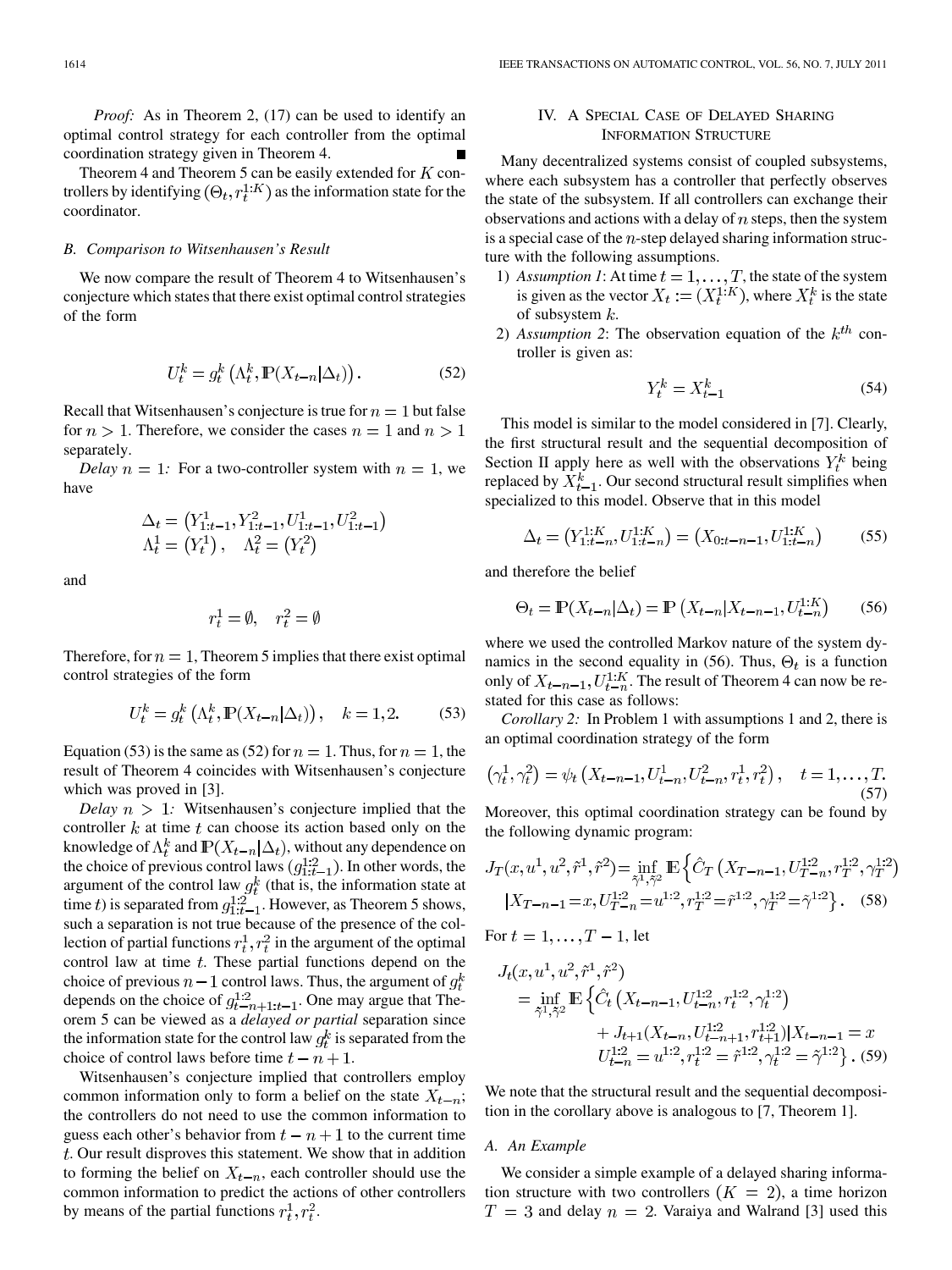example to show that Witsenhausen's proposed structure was suboptimal.

The system dynamics are given by

$$
X_0 = (X_0^1, X_0^2)
$$
  
\n
$$
X_1 = (X_1^1, X_1^2) = (X_0^1 + X_0^2, 0)
$$
  
\n
$$
X_2 = (X_2^1, X_2^2) = (X_1^1, U_2^2) = (X_0^1 + X_0^2, U_2^2)
$$
  
\n
$$
X_3 = (X_3^1, X_3^2) = (X_2^1 - X_2^2 - U_3^1, 0)
$$
  
\n
$$
= (X_0^1 + X_0^2 - U_2^2 - U_3^1, 0).
$$

 $X_0^1, X_0^2$  are zero-mean, jointly Gaussian random variables with variance 1 and covariance  $-0.5$ . The observation equations are

$$
Y_t^k = X_{t-1}^k
$$

and the total cost function is

$$
\mathcal{J}(\mathbf{g}) = \mathbb{E}^{\mathbf{g}} \left\{ \left( X_3^1 \right)^2 + \left( U_3^1 \right)^2 \right\}. \tag{60}
$$

We can now specify the common and private informations. *Common Information*:

$$
\Delta_1 = \emptyset, \quad \Delta_2 = \emptyset
$$
  

$$
\Delta_3 = \left\{ Y_1^1, Y_1^2, U_1^1, U_1^2 \right\} = \left\{ X_0^1, X_0^2, U_1^1, U_1^2 \right\}.
$$

*Private Information for Controller 1*:

$$
\Lambda_1^1 = \{Y_1^1\} = \{X_0^1\}
$$
\n
$$
\Lambda_2^1 = \{Y_1^1, Y_2^1, U_1^1\} = \{X_0^1, (X_0^1 + X_0^2), U_1^1\}
$$
\n
$$
\Lambda_3^1 = \{Y_2^1, Y_3^1, U_2^1\} = \{ (X_0^1 + X_0^2), (X_0^1 + X_0^2), U_2^1\}
$$

*Private Information for Controller 2*:

$$
\Lambda_1^2 = \{Y_1^2\} = \{X_0^2\}
$$
  
\n
$$
\Lambda_2^2 = \{Y_1^2, Y_2^2, U_1^2\} = \{X_0^2, 0, U_1^2\}
$$
  
\n
$$
\Lambda_3^2 = \{Y_2^2, Y_3^2, U_2^2\} = \{0, U_2^2, U_2^2\}
$$

The total cost can be written as

$$
\mathcal{J}(\boldsymbol{g}) = \mathbb{E}^{\boldsymbol{g}} \left\{ \left( X_0^1 + X_0^2 - U_2^2 - U_3^1 \right)^2 + \left( U_3^1 \right)^2 \right\} \tag{61}
$$

Thus, the only control actions that affect the cost are  $U_2^2$ and  $U_3^1$ . Hence, we can even assume that all other control laws are constant functions with value 0 and the performance of a design is completely characterized by control laws  $g_2^2$  and  $g_3^1$ . Using the fact that all control actions other than  $U_2^2$  and  $U_3^1$  are 0, we get the following simplified control laws

$$
U_2^2 = g_2^2 (\Lambda_2^2, \Delta_2) = g_2^2 (X_0^2)
$$
  
\n
$$
U_3^1 = g_3^1 (\Lambda_3^1, \Delta_3) = g_3^1 ((X_0^1 + X_0^2), X_0^1, X_0^2)
$$
  
\n
$$
= g_3^1 (X_0^1, X_0^2).
$$

Now consider control laws of the form given in Theorem 5 given by

$$
U_t^k = g_t^k \left( \Lambda_t^k, \Theta_t, r_t^1, r_t^2 \right). \tag{62}
$$

For  $k = 2$  and  $t = 2$ ,  $\Theta_2$  is a fixed prior distribution of  $X_0$ , while  $r_2^1, r_2^2$  are constant functions. Hence,  $\Theta_t, r_t^1, r_t^2$  provide no new information and the structure of (62) boils down to

$$
U_2^2 = g_2^2 \left(\Lambda_2^2\right) = g_2^2 \left(X_0^2\right). \tag{63}
$$

For  $k=1$  and  $t=3$ 

$$
\Theta_3 = \mathbb{P}(X_1 | \Delta_3) = \mathbb{P}\left(\left(X_0^1 + X_0^2, 0\right) | X_0^1, X_0^2\right)
$$

and

$$
r_3^2 = \{ (g_m^2(\cdot, Y_{m-1:1}^2, U_{m-1:1}^2, \Delta_m), 2 \le m \le 2 \}
$$
  
=  $\{ (g_2^2(\cdot, Y_1^2, U_1^2, \Delta_2) \}$   
=  $\{ (g_2^2(\cdot, X_0^2) \} = U_2^2$ 

while  $r_3^1$  are partial functions of constant functions. Therefore, (62) can now be written as

$$
U_3^1 = g_3^1 \left( (X_0^1 + X_0^2), \mathbb{P} \left( (X_0^1 + X_0^2, 0) \middle| X_0^1, X_0^2 \right), U_2^2 \right)
$$
  
=  $g_3^1 \left( (X_0^1 + X_0^2), (X_0^1 + X_0^2), U_2^2 \right)$  (64)  
=  $g_3^1 \left( (X_0^1 + X_0^2), U_2^2 \right)$  (65)

where we used the fact that knowing  $\mathbb{P}((X_0^1 + X_0^2, 0) | X_0^1, X_0^2)$ is same as knowing the value of  $(X_0^1 + X_0^2)$  in (64).

The optimal control laws can be obtained by solving the coordinator's dynamic program given in Theorem 4. Observe that  $\Theta_3 = \mathbb{P}((X_0^1 + X_0^2, 0) | X_0^1, X_0^2)$  is equivalent to  $(X_0^1 + X_0^2)$ and that  $r_3^2$  is equivalent to  $U_2^2$ . Thus, the dynamic program can be simplified to

$$
J_3\left(\left(x_0^1 + x_0^2\right), u_2^2\right) = \inf_{\tilde{\gamma}^1} \mathbb{E}\left\{\left(X_3^1\right)^2 + \left(U_3^1\right)^2\right\}
$$

$$
|\left(X_0^1 + X_0^2\right) = \left(x_0^1 + x_0^2\right), \ U_2^2 = u_2^2, \gamma_3^1 = \tilde{\gamma}^1\}
$$

where, for the given realization of  $((x_0^1 + x_0^2), u_2^2), \tilde{\gamma}^1$  maps  $\Lambda_3^1 = (X_0^1 + X_0^2)$  to  $U_3^1$ . Further simplification yields

$$
J_3\left(\left(x_0^1 + x_0^2\right), u_2^2\right)
$$
  
=  $\inf_{\tilde{\gamma}^1} \mathbb{E}\left\{\left(X_0^1 + X_0^2 - U_2^2 - U_3^1\right)^2 + \left(U_3^1\right)^2 | \left(X_0^1 + X_0^2\right) = \left(x_0^1 + x_0^2\right),$   
 $U_2^2 = u_2^2, \gamma_3^1 = \tilde{\gamma}^1\right\}$   
 $\geq \left(x_0^1 + x_0^2 - u_2^2\right)^2 / 2$  (66)

where the right-hand side in  $(66)$  is the lower bound on the expression  $(x_0^1 + x_0^2 - u_2^2 - u_3^1)^2 + (u_3^1)^2$  for any  $u_3^1$ . Given the fixed realization of  $((x_0^1+x_0^2), u_2^2)$ , choosing  $\tilde{\gamma}^1$  as a constant function with value  $\left(\frac{x_0^1 + x_0^2 - u_2^2}{2}\right)$  achieves the lower bound in (66). For  $t = 2$ , the coordinator has no information and the value function at time  $t = 2$  is

$$
J_2 = \inf_{\tilde{\gamma}^2} \mathbb{E} \left\{ J_3 \left( \left( X_0^1 + X_0^2 \right), U_2^2 \right) \left| \gamma_2^2 = \tilde{\gamma}^2 \right\} \right\}
$$
  
= 
$$
\inf_{\tilde{\gamma}^2} \mathbb{E} \left\{ \left( X_0^1 + X_0^2 - U_2^2 \right)^2 / 2 | \gamma_2^2 = \tilde{\gamma}^2 \right\} \tag{67}
$$

where  $\tilde{\gamma}^2$  maps  $\Lambda_2^1 = (X_0^2)$  to  $U_2^2$ . The optimization problem in (67) is to choose, for each value of  $x_0^2$ , the best estimate (in a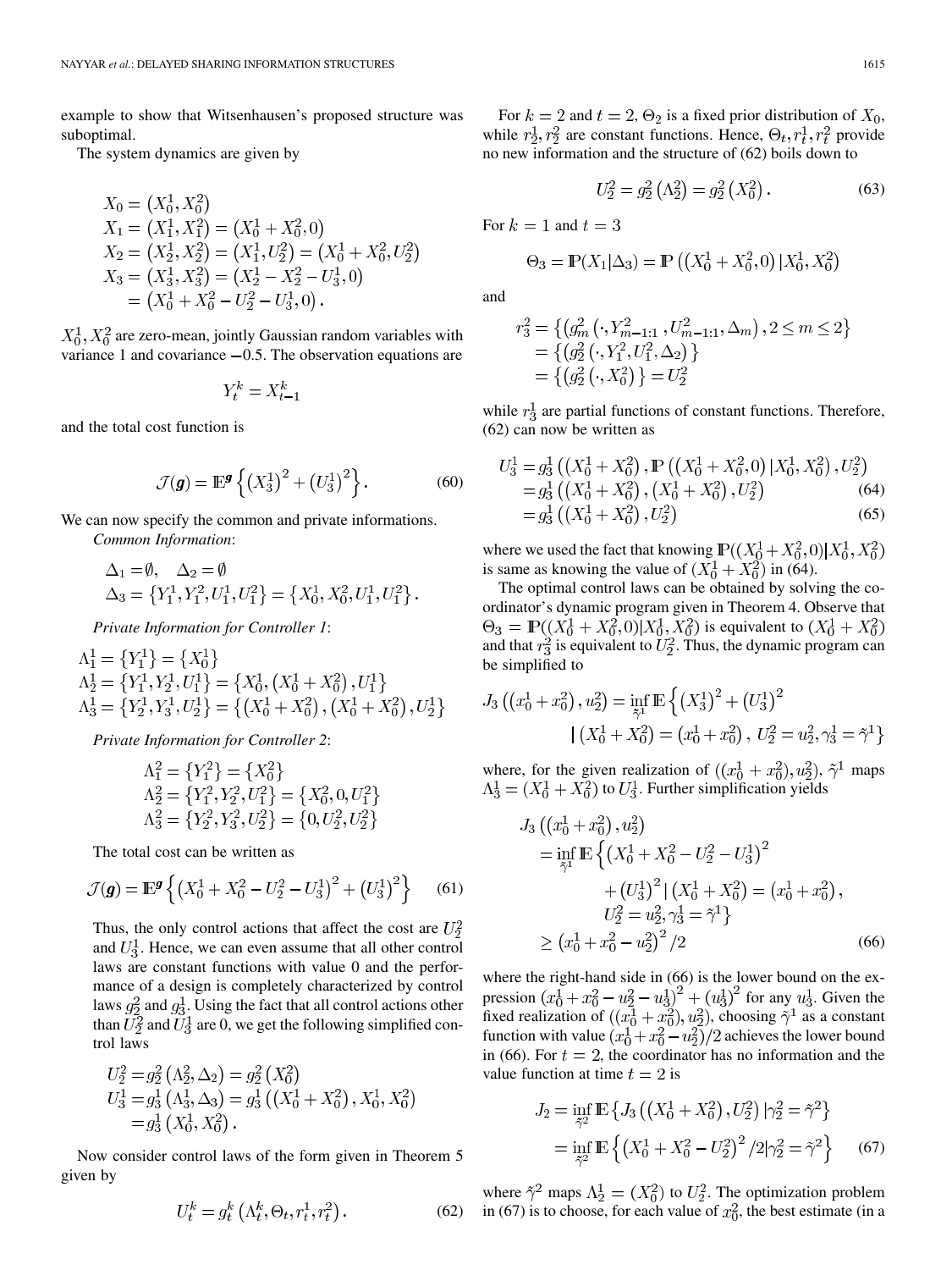mean squared error sense) of  $(X_0^1 + X_0^2)$ . Given the Gaussian statistics, the optimal choice of  $\tilde{\gamma}^2$  can be easily shown to be  $\tilde{\gamma}^2(x_0^2) = x_0^2/2.$ 

Thus, the optimal strategy for the coordinator is to choose  $\gamma_2^2(x_0^2) = x_0^2/2$  at time  $t = 2$ , and at  $t = 3$ , given the fixed realization of  $((x_0^1 + x_0^2), u_2^2)$ , choose  $\gamma_3^1 = (x_0^1 + x_0^2 - u_2^2)/2$ . Thus, the optimal control laws are

$$
U_2^2 = g_2^2 \left( X_0^2 \right) = X_0^2 / 2 \tag{68}
$$
  
\n
$$
U_2^1 = g_2^1 \left( \left( X_0^1 + X_0^2 \right), U_2^2 \right)
$$

$$
3 - 93 ((A0 + A0), C2)
$$
  
=  $(X01 + X02 - U22)/2.$  (69)

These are same as the unique optimal control laws identified in [3].

#### V. KURTARAN'S SEPARATION RESULT

In this section, we focus on the structural result proposed by Kurtaran [4]. We restrict to the two controller system  $(K = 2)$ and delay  $n = 2$ . For this case, we have

$$
\Delta_t = (Y_{1:t-2}^1, Y_{1:t-2}^2, U_{1:t-2}^1, U_{1:t-2}^2)
$$
  

$$
\Lambda_t^1 = (Y_t^1, Y_{t-1}^1, U_{t-1}^1), \quad \Lambda_t^2 = (Y_t^2, Y_{t-1}^2, U_{t-1}^2)
$$

and

$$
Z_{t+1} = (Y_{t-1}^1, Y_{t-1}^2, U_{t-1}^1, U_{t-1}^2).
$$

Kurtaran's structural result for this case states that without loss of optimality we can restrict attention to control strategies of the form

$$
U_t^k = g_t^k \left( \Lambda_t^k, \Phi_t \right), \quad k = 1, 2 \tag{70}
$$

where

$$
\Phi_t := \mathbb{P}^{\mathbf{g}}\left(X_{t-2}, U_{t-1}^1, U_{t-1}^2 | \Delta_t\right).
$$

Kurtaran [4] proved this result for the terminal time-step  $T$  and simply stated that the result for  $t=1,\ldots,T-1$  can be established by the dynamic programming argument given in [8]. We believe that this is not the case.

In the dynamic programming argument in [8], a critical step is the update of the information state  $\Phi_t$ , which is given by [8, Eq (30)]. For the result presented in [4], the corresponding equation is

$$
\Phi_{t+1} = F_t \left( \Phi_t, Y_{t-1}^1, Y_{t-1}^2, U_{t-1}^1, U_{t-1}^2 \right). \tag{71}
$$

We believe that such an update equation cannot be established.

To see the difficulty in establishing (71), lets follow an argument similar to the proof of [8, Eq (30)] given in [8, Appendix B]. For a fixed strategy **g**, and a realization  $\delta_{t+1}$  of  $\Delta_{t+1}$ , the realization  $\varphi_{t+1}$  of  $\Phi_{t+1}$  is given by the equation at the bottom of page. The numerator can be expressed as

$$
\mathbb{P}\left(x_{t-1}, u_t^1, u_t^2, y_{t-1}^1, y_{t-1}^2, u_{t-1}^1, u_{t-1}^2 | \delta_t\right)
$$
\n
$$
= \sum_{(x_{t-2}, y_t^1, y_t^2) \in \mathcal{X} \cdot \mathcal{Y}^1 \cdot \mathcal{Y}^2} \mathbb{P}\left(x_{t-1}, u_t^1, u_t^2, y_{t-1}^1, y_{t-1}^2, y_{t-1}^2, y_{t-1}^2, y_{t-1}^2, y_{t-1}^2, y_{t-1}^2, y_{t-1}^2, y_{t-1}^2, y_{t-1}^2, y_{t-1}^2, y_{t-1}^2, y_{t-1}^2, y_{t-1}^2, y_{t-1}^2, y_{t-1}^2, y_{t-1}^2, y_{t-1}^2, y_{t-1}^2, y_{t-1}^2, y_{t-1}^2, y_{t-1}^2, y_{t-1}^2, y_{t-1}^2, y_{t-1}^2, y_{t-1}^2, y_{t-1}^2, y_{t-1}^2, y_{t-1}^2, y_{t-1}^2, y_{t-1}^2, y_{t-1}^2, y_{t-1}^2, y_{t-1}^2, y_{t-1}^2, y_{t-1}^2, y_{t-1}^2, y_{t-1}^2, y_{t-1}^2, y_{t-1}^2, y_{t-1}^2, y_{t-1}^2, y_{t-1}^2, y_{t-1}^2, y_{t-1}^2, y_{t-1}^2, y_{t-1}^2, y_{t-1}^2, y_{t-1}^2, y_{t-1}^2, y_{t-1}^2, y_{t-1}^2, y_{t-1}^2, y_{t-1}^2, y_{t-1}^2, y_{t-1}^2, y_{t-1}^2, y_{t-1}^2, y_{t-1}^2, y_{t-1}^2, y_{t-1}^2, y_{t-1}^2, y_{t-1}^2, y_{t-1}^2, y_{t-1}^2, y_{t-1}^2, y_{t-1}^2, y_{t-1}^2, y
$$

If, in addition to  $\varphi_t$ ,  $y_{t-1}^1$ ,  $y_{t-1}^2$ ,  $u_{t-1}^1$ , and  $u_{t-1}^2$ , each term of (73) depended only on terms that are being summed over  $(x_{t-2}, y_t^1, y_t^2)$ , then (73) would prove (71). However, this is not the case: the first two terms also depend on  $\delta_t$ . Therefore, the above calculation shows that  $\varphi_{t+1}$  is a function of  $\varphi_t$ ,  $y_{t-1}^1$ ,  $y_{t-1}^2, u_{t-1}^1, u_{t-1}^2, U_{t-1}^1$ , and  $\delta_t$ . This dependence on  $\delta_t$  is not an artifact of the order in which we decided to use the chain rule in (73) (we choose the natural sequential order in the system). No matter how we try to write  $\varphi_{t+1}$  in terms of  $\varphi_t$ , there will be a dependence on  $\delta_t$ .

The above argument shows that it is not possible to establish (71). Consequently, the dynamic programming argument presented in [8] breaks down when working with the information state of [4], and, hence, the proof in [4] is incomplete. So far, we have not been able to correct the proof or find a counterexample to it.

#### VI. CONCLUSION

We studied the stochastic control problem with  $n$ -step delay sharing information structure and established two structural results for it. Both results characterize optimal control laws with time-invariant domains. Our second result also establishes a partial separation result, that is, it shows that the information state at time t is separated from choice of laws before time  $t-n+1$ . Both results agree with Witsenhausen's conjecture for  $n = 1$ . To derive our structural results, we formulated an alternative problem

$$
\varphi_{t+1} = \mathbb{P}\left(x_{t-1}, u_t^1, u_t^2 | \delta_{t+1}\right)
$$
  
\n
$$
= \mathbb{P}\left(x_{t-1}, u_t^1, u_t^2 | \delta_t, y_{t-1}^1, y_{t-1}^2, u_{t-1}^1, u_{t-1}^2\right)
$$
  
\n
$$
= \frac{\mathbb{P}\left(x_{t-1}, u_t^1, u_t^2, y_{t-1}^1, y_{t-1}^2, y_{t-1}^1, u_{t-1}^1, u_{t-1}^2 | \delta_t\right)}{\sum\limits_{(x', a^1, a^2) \in \mathcal{X} \times \mathcal{U}^1 \times \mathcal{U}^2} \mathbb{P}\left(X_{t-1} = x', U_t^1 = a^1, U_t^2 = a^2, y_{t-1}^1, y_{t-1}^2, u_{t-1}^1, u_{t-1}^2 | \delta_t\right)}
$$
\n(72)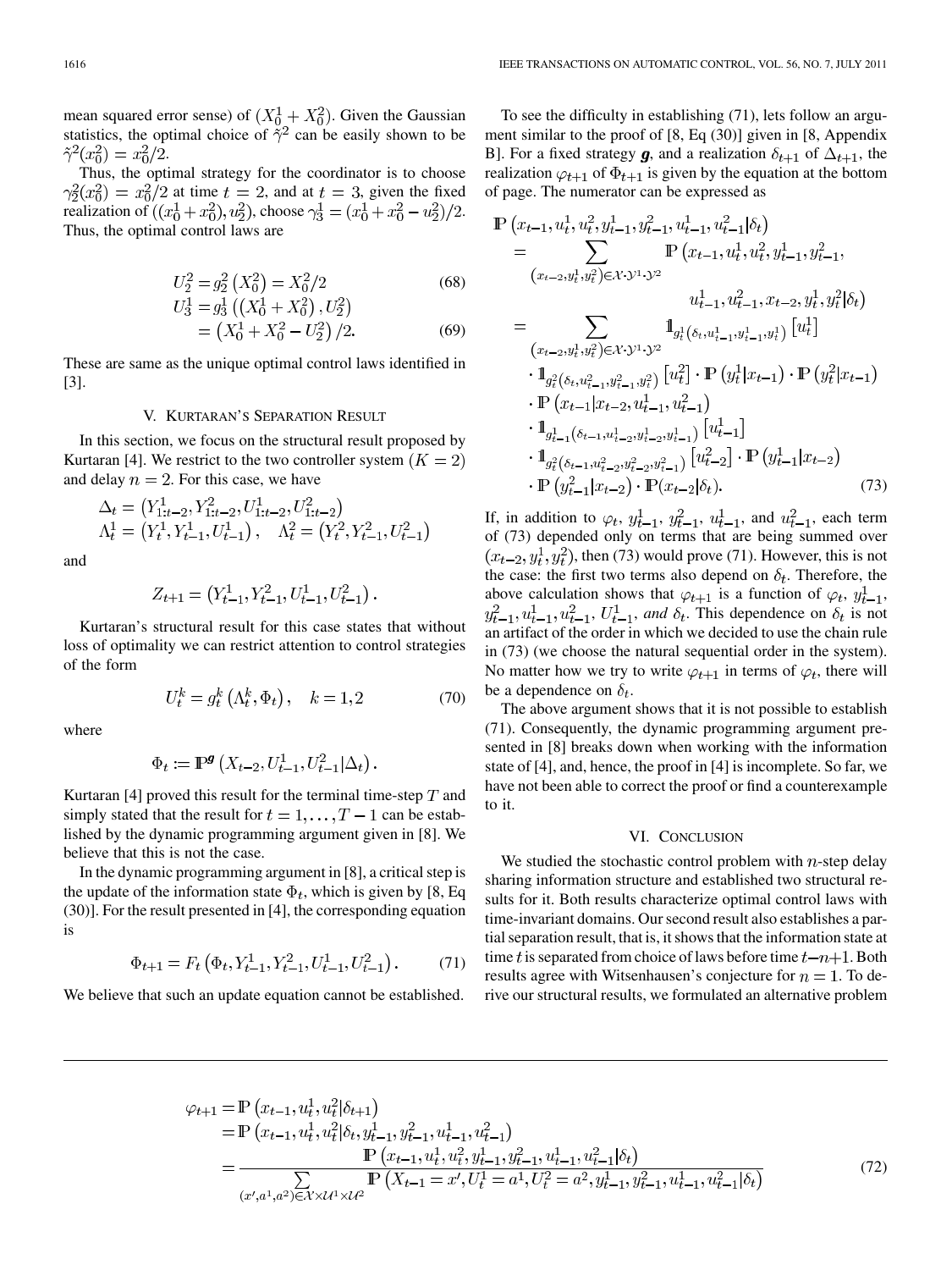from the point of a coordinator of the system. We believe that this idea of formulating an alternative problem from the point of view of a coordinator which has access to information common to all controllers is also useful for general decentralized control problems, as is illustrated by [9] and [10].

# APPENDIX A PROOF OF PROPOSITION 2

Fix a coordinator strategy  $\psi$ . Consider a realization  $\delta_{t+1}$  of the common information  $\Delta_{t+1}$ . Let  $(\tilde{\gamma}_{1:t}^1, \tilde{\gamma}_{1:t}^2)$  be the corresponding realization of partial functions until time  $t$ . Assume that the realization  $(\delta_{t+1}, \pi_{1:t}, \gamma_{1:t}^1, \tilde{\gamma}_{1:t}^2)$  has non-zero probability. Then, the realization  $\pi_{t+1}$  of  $\Pi_{t+1}$  is given by

$$
\pi_{t+1}(s_{t+1}) = \mathbb{P}^{\psi}\left(S_{t+1} = s_{t+1}|\delta_{t+1}, \tilde{\gamma}_{1:t}^1, \tilde{\gamma}_{1:t}^2\right). \tag{74}
$$

Using Proposition 1, this can be written as

$$
\sum_{s_t, v_t, w_{t+1}^1, w_{t+1}^2} \mathbb{1}_{s_{t+1}} \left( \hat{f}_{t+1} \left( s_t, v_t, w_{t+1}^1, w_{t+1}^2, \tilde{\gamma}_t^1, \tilde{\gamma}_t^2 \right) \right) \n\cdot \mathbb{P}(V_t = v_t) \cdot \mathbb{P} \left( W_{t+1}^1 = w_{t+1}^1 \right) \cdot \mathbb{P} \left( W_{t+1}^2 = w_{t+1}^2 \right) \n\cdot \mathbb{P}^{\Psi} \left( S_t = s_t | \delta_{t+1}, \tilde{\gamma}_{1:t}^1, \tilde{\gamma}_{1:t}^2 \right).
$$
\n(75)

Since  $\delta_{t+1} = (\delta_t, z_{t+1})$ , the last term of (75) can be written as

$$
\mathbb{P}^{\psi}\left(S_{t} = s_{t}|\delta_{t}, z_{t+1}, \tilde{\gamma}_{1:t}^{1}, \tilde{\gamma}_{1:t}^{2}\right)
$$
\n
$$
= \frac{\mathbb{P}^{\psi}\left(S_{t} = s_{t}, Z_{t+1} = z_{t+1}|\delta_{t}, \tilde{\gamma}_{1:t}^{1}, \tilde{\gamma}_{1:t}^{2}\right)}{\sum_{s'} \mathbb{P}^{\psi}\left(S_{t} = s', Z_{t+1} = z_{t+1}|\delta_{t}, \tilde{\gamma}_{1:t}^{1}, \tilde{\gamma}_{1:t}^{2}\right)}.
$$
\n(76)

Use (20) and the sequential order in which the system variables are generated to write

$$
\mathbb{P}^{\psi}\left(S_{t} = s_{t}, Z_{t+1} = z_{t+1}|\delta_{t}, \tilde{\gamma}_{1:t}^{1}, \tilde{\gamma}_{1:t}^{2}\right) \n= \mathbb{1}_{\hat{h}_{t}(s_{t})}(z_{t+1}) \cdot \mathbb{P}^{\psi}\left(S_{t} = s_{t}|\delta_{t}, \tilde{\gamma}_{1:t-1}^{1}, \tilde{\gamma}_{1:t-1}^{2}\right)
$$
\n
$$
= \mathbb{1}_{\hat{h}_{t}(s_{t})}(z_{t+1}) \cdot \pi_{t}(s_{t})
$$
\n(78)

where  $\tilde{\gamma}_t^1$ ,  $\tilde{\gamma}_t^2$  are dropped from conditioning in (77) because for the given coordinator's strategy, they are functions of the rest of the terms in the conditioning. Substitute (78), (76), and (75) into (74), to get

$$
\pi_{t+1}(s_{t+1}) = F_{t+1}\left(\pi_t, \tilde{\gamma}_t^1, \tilde{\gamma}_t^2, z_{t+1}\right)(s_{t+1})
$$

where  $F_{t+1}(\cdot)$  is given by (74), (75), (76), and (78).

# APPENDIX B PROOF OF PROPOSITION 3

Fix a coordinator strategy  $\psi$ . Consider a realization  $\delta_{t+1}$  of the common information  $\Delta_{t+1}$ . Let  $\pi_{1:t}$  be the corresponding realization of  $\Pi_{1:t}$  and  $(\tilde{\gamma}_{1:t}^1, \tilde{\gamma}_{1:t}^2)$  the corresponding choice of partial functions until time  $t$ . Assume that the realization  $(\delta_{t+1}, \pi_{1:t}, \gamma_{1:t}^1, \tilde{\gamma}_{1:t}^2)$  has a non-zero probability. Then, for any Borel subset  $A \subset \mathcal{P}{S}$ , where  $\mathcal{P}{S}$  is the space of probability mass functions over the finite set  $S$  (the space of realization of  $S_t$ ), use Proposition 2 to write

$$
\mathbb{P}\left(\Pi_{t+1} \in A | \delta_t, \pi_{1:t}, \tilde{\gamma}_{1:t}^1, \tilde{\gamma}_{1:t}^2\right) \n= \sum_{z_{t+1}} \mathbb{1}_A \left(F_{t+1} \left(\pi_t, \tilde{\gamma}_t^1, \tilde{\gamma}_t^2, z_{t+1}\right)\right) \n\cdot \mathbb{P}\left(Z_{t+1} = z_{t+1} | \delta_t, \pi_{1:t}, \tilde{\gamma}_{1:t}^1, \tilde{\gamma}_{1:t}^2\right).
$$
\n(79)

Now, use (20), to obtain

$$
\mathbb{P}\left(Z_{t+1} = z_{t+1} | \delta_t, \pi_{1:t}, \tilde{\gamma}_{1:t}^1, \tilde{\gamma}_{1:t}^2\right) \n= \sum_{s_t} \mathbb{1}_{\hat{h}_t(s_t)}(z_{t+1}) \cdot \mathbb{P}\left(S_t = s_t | \delta_t, \pi_{1:t}, \tilde{\gamma}_{1:t}^1, \tilde{\gamma}_{1:t}^2\right) \n= \sum_{s_t} \mathbb{1}_{\hat{h}_t(s_t)}(z_{t+1}) \cdot \pi_t(s_t)
$$
\n(80)

where we used the fact that for any realization  $(\delta_t, \pi_{1:t}, \tilde{\gamma}_{1:t}^1, \tilde{\gamma}_{1:t}^2)$  of positive probability, the conditional probability  $\mathbb{P}(S_t = s_t | \delta_t, \pi_{1:t}, \tilde{\gamma}_{1:t}^1, \tilde{\gamma}_{1:t}^2)$  is same as  $\pi_t(s_t)$ . Substitute (80) back in (79), to get

$$
\mathbb{P} (\Pi_{t+1} \in A | \delta_t, \pi_{1:t}, \tilde{\gamma}_{1:t}^1, \tilde{\gamma}_{1:t}^2) \n= \sum_{z_{t+1}} \sum_{s_t} \mathbb{1}_A (F_{t+1} (\pi_t, \tilde{\gamma}_t^1, \tilde{\gamma}_t^2, z_{t+1})) \n\cdot \mathbb{1}_{\hat{h}_t(s_t)} (z_{t+1}) \cdot \pi_t(s_t) \n= \mathbb{P} (\Pi_{t+1} \in A | \pi_t, \tilde{\gamma}_t^1, \tilde{\gamma}_t^2)
$$
\n(81)

thereby proving (24).

Now, use Proposition 1 to write

$$
\mathbb{E}\left\{\hat{c}_{t}\left(S_{t},\gamma_{t}^{1},\gamma_{t}^{2},S_{t+1}\right)\left|\delta_{t},\pi_{1:t},\tilde{\gamma}_{1:t}^{1},\tilde{\gamma}_{1:t}^{2}\right\}\right\}
$$
\n
$$
=\sum_{s_{t},v_{t},w_{t+1}^{1},w_{t+1}^{2}}\hat{c}_{t}\left(s_{t},\tilde{\gamma}_{t}^{1},\tilde{\gamma}_{t}^{2},\hat{f}_{t+1}\right)
$$
\n
$$
\times\left(s_{t},v_{t},w_{t+1}^{1},w_{t+1}^{2},\tilde{\gamma}_{t}^{1},\tilde{\gamma}_{t}^{2}\right)\right)
$$
\n
$$
\cdot\mathbb{P}(V_{t}=v_{t})\cdot\mathbb{P}\left(W_{t+1}^{1}=w_{t+1}^{1}\right)\cdot\mathbb{P}\left(W_{t+1}^{2}=w_{t+1}^{2}\right)
$$
\n
$$
\cdot\mathbb{P}\left(S_{t}=s_{t}|\delta_{t},\pi_{1:t},\tilde{\gamma}_{1:t}^{1},\tilde{\gamma}_{1:t}^{2}\right)
$$
\n
$$
=\sum_{s_{t},v_{t},w_{t+1}^{1},w_{t+1}^{2}}\hat{c}_{t}\left(s_{t},\tilde{\gamma}_{t}^{1},\tilde{\gamma}_{t}^{2},\hat{f}_{t+1}\right)
$$
\n
$$
\times\left(s_{t},v_{t},w_{t+1}^{1},w_{t+1}^{2},\tilde{\gamma}_{t}^{1},\tilde{\gamma}_{t}^{2}\right)
$$
\n
$$
\cdot\mathbb{P}(V_{t}=v_{t})\cdot\mathbb{P}\left(W_{t+1}^{1}=w_{t+1}^{1}\right)
$$
\n
$$
\cdot\mathbb{P}\left(W_{t+1}^{2}=w_{t+1}^{2}\right)\cdot\pi_{t}(s_{t})
$$
\n
$$
=:C_{t}\left(\pi_{t},\tilde{\gamma}_{t}^{1},\tilde{\gamma}_{t}^{2}\right).
$$
\n(82)

This proves (25).

# APPENDIX C

PIECEWISE LINEARITY AND CONCAVITY OF VALUE FUNCTION

*Lemma 1:* For any realization  $\tilde{\gamma}_t^{1:2}$  of  $\gamma_t^{1:2}$ , the cost  $C_t(\pi_t, \tilde{\gamma}_t^1, \tilde{\gamma}_t^2)$  is linear in  $\pi_t$ .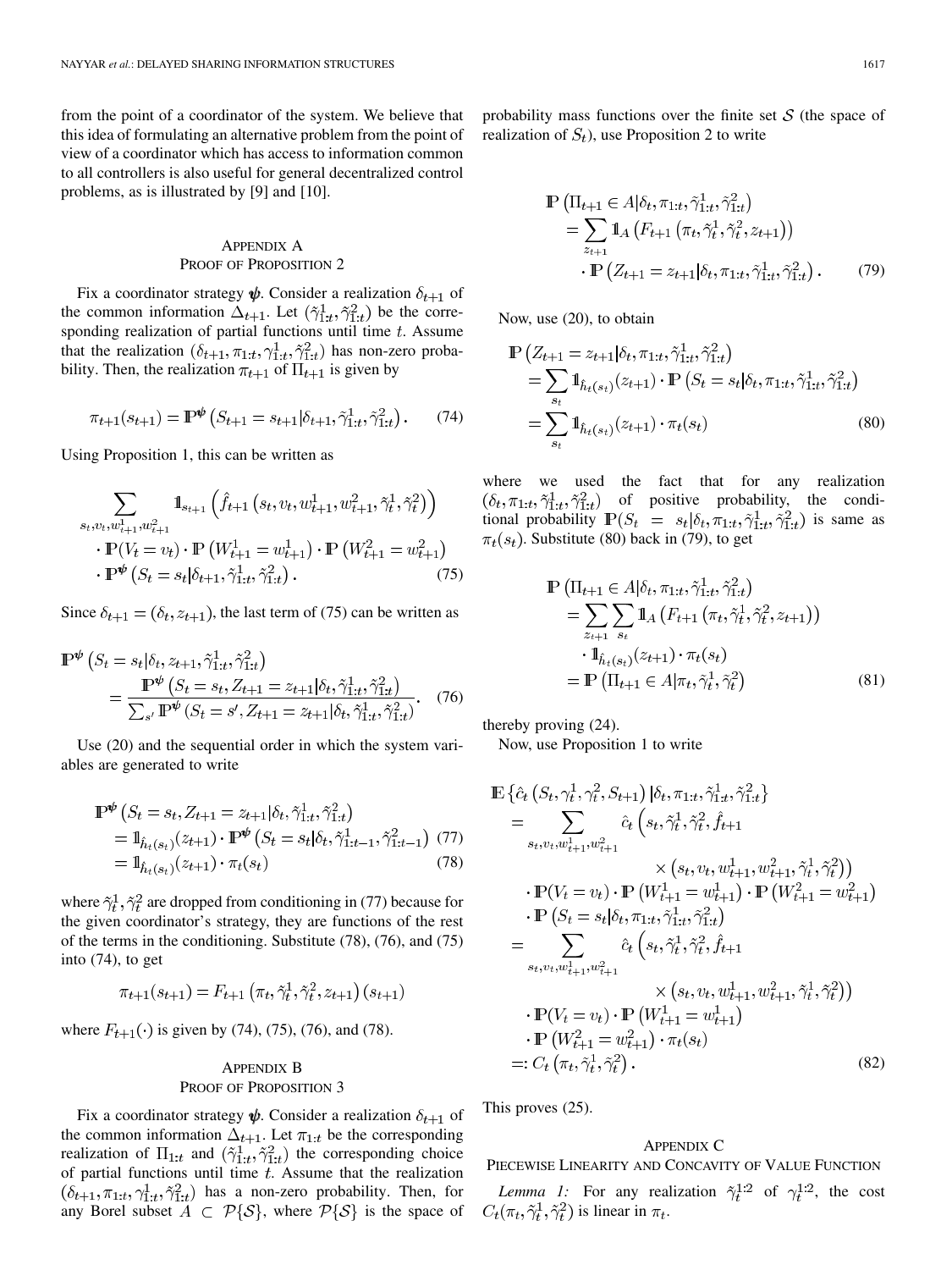*Proof:*

$$
C_t\left(\pi_t, \tilde{\gamma}_t^1, \tilde{\gamma}_t^2\right)
$$
  
=  $\mathbb{E}\left\{\hat{c}_t\left(S_t, \gamma_t^1, \gamma_t^2, S_{t+1} | \Pi_t = \pi_t, \gamma_t^{1:2} = \tilde{\gamma}_t^{1:2}\right)\right\}$   
=  $\sum \hat{c}_t\left(s_t, \tilde{\gamma}^1, \tilde{\gamma}^2, \hat{f}_{t+1}\left(s_t, v_t, w_{t+1}^1, w_{t+1}^2, \tilde{\gamma}^1, \tilde{\gamma}^2\right)\right)$   
 $\cdot \mathbb{P}(V_t = v_t) \cdot \mathbb{P}\left(W_{t+1}^{1:2} = w_{t+1}^{1:2}\right) \cdot \pi_t(s_t)$ 

where the summation is over all realizations of  $(s_t, v_t, w_{t+1}^{1:2})$ . Hence,  $C_t(\pi_t, \tilde{\gamma}_t^1, \tilde{\gamma}_t^2)$  is linear in  $\pi_t$ .

We prove the piecewise linearity and concavity of the value function by induction. For  $t = T$ 

$$
J_T(\pi) = \inf_{\tilde{\gamma}_t^{1:2}} C_T(\pi, \tilde{\gamma}_t^1, \tilde{\gamma}_t^2).
$$

Lemma 1 implies that  $J_T(\pi)$  is the inifimum of finitely many linear functions of  $\pi$ . Thus,  $J_T(\pi)$  is piecewise linear and concave in  $\pi$ . This forms the basis of induction. Now assume that  $J_{t+1}(\pi)$  is piecewise linear and concave in  $\pi$ . Then,  $J_{t+1}$  can be written as the infimum of a finite family  $I$  of linear functions as

$$
J_{t+1}(\pi) = \inf_{i \in I} \left\{ \sum_{s \in \mathcal{S}} a_i(s) \cdot \pi(s) + b_i \right\} \tag{83}
$$

where  $a_i(s), b_i, i \in I, s \in S$  are real numbers. Using this, we will prove that the piecewise linearity and concavity of  $J_t(\pi)$ .

$$
J_t(\pi) = \inf_{\tilde{\gamma}^1, \tilde{\gamma}^2} \left[ C_t(\pi, \tilde{\gamma}^1, \tilde{\gamma}^2) + \mathbb{E} \left\{ J_{t+1}(\Pi_{t+1}) | \Pi_t = \pi, \gamma_t^{1:2} = \tilde{\gamma}^{1:2} \right\} \right].
$$
 (84)

For a particular choice of  $\tilde{\gamma}^{1:2}$ , we concentrate on the terms inside the square brackets. By Lemma 1 the first term is linear in  $\pi$ . The second term can be written as

$$
\mathbb{E}\left\{J_{t+1}(\Pi_{t+1})|\Pi_{t}=\pi,\gamma_{t}^{1:2}=\tilde{\gamma}^{1:2}\right\}
$$
(85)  
\n
$$
=\sum_{z_{t+1}}J_{t+1}\left(F_{t+1}(\pi,\tilde{\gamma}^{1},\tilde{\gamma}^{2},z_{t+1})\right)
$$
  
\n
$$
\cdot \mathbb{P}\left(Z_{t+1}=z_{t+1}|\Pi_{t}=\pi,\gamma_{t}^{1:2}=\tilde{\gamma}^{1:2}\right)
$$
  
\n
$$
=\sum_{z_{t+1}}\left[\inf_{i\in I}\left\{\sum_{s}a_{i}(s)\cdot\left(F_{t+1}(\pi,\tilde{\gamma}^{1},\tilde{\gamma}^{2},z_{t+1})\right)(s)+b_{i}\right\}
$$
  
\n
$$
\cdot \mathbb{P}\left(Z_{t+1}=z_{t+1}|\Pi_{t}=\pi,\gamma_{t}^{1:2}=\tilde{\gamma}^{1:2}\right)\right]
$$
(86)

where the last expression follows from (83).

Note that

$$
\mathbb{P}\left(Z_{t+1} = z_{t+1} | \Pi_t = \pi, \gamma_t^{1:2} = \tilde{\gamma}^{1:2}\right) = \sum_{s' \in \mathcal{S}} \mathbb{1}_{\hat{h}_t(s')} (z_{t+1}) \cdot \pi(s'). \quad (87)
$$

Focus on each term in the outer summation in (86). For each value of  $z_{t+1}$ , these terms can be written as

$$
\inf_{i \in I} \left\{ \sum_{s} a_{i}(s) \cdot (F_{t+1}(\pi, \tilde{\gamma}^{1}, \tilde{\gamma}^{2}, z_{t+1})) (s) \cdot \sum_{s' \in S} 1 \mathbb{1}_{\hat{h}_{t}(s')} (z_{t+1}) \right. \\ \left. \cdot \pi(s') + b_{i} \cdot \sum_{s' \in S} 1 \mathbb{1}_{\hat{h}_{t}(s')} (z_{t+1}) \cdot \pi(s'). \quad (88)
$$

The second summand is linear in  $\pi$ . Using the characterization of  $F_{t+1}$  from the proof of Proposition 2 (Appendix A), we can write the first summand as

$$
a_i(s) \cdot \left\{ \sum_{s_t, v_t, w_{t+1}^1, w_{t+1}^2} \mathbb{1}_s \left( \hat{f}_{t+1} \left( s_t, v_t, w_{t+1}^1, w_{t+1}^2, \tilde{\gamma}_t^1, \tilde{\gamma}_t^2 \right) \right) \right\}
$$

$$
\cdot \mathbb{P}(V_t = v_t) \cdot \mathbb{P}\left( W_{t+1}^{1:2} = w_{t+1}^{1:2} \right) \cdot \mathbb{1}_{\hat{h}(s_t)}(z_{t+1}) \pi(s_t) \right\} \tag{89}
$$

which is also linear in  $\pi$ . Substituting (88) and (89) in (86), we get that for a given choice of  $\tilde{\gamma}^1, \tilde{\gamma}^2$ , the second expectation in (84) is concave in  $\pi$ . Thus, the value function  $J_t(\pi)$  is the minimum of finitely many functions each of which is linear in  $\pi$ . This implies that  $J_t$  is piecewise linear and concave in  $\pi$ . This completes the induction argument.

# APPENDIX D PROOF OF PROPOSITION 4

We prove the three parts separately.

*Part 1):* We first prove that  $\Theta_{t+1}$  is a function of  $\Theta_t$  and  $Z_{t+1}$ . Recall that  $Z_{t+1} = (Y_{t-n+1}^1, Y_{t-n+1}^2, U_{t-n+1}^1, U_{t-n+1}^2)$  and . Fix a coordination strategy  $\psi$  and consider a realization  $\delta_{t+1}$  of  $\Delta_{t+1}$ . Then

$$
\theta_{t+1}(x_{t-n+1})
$$
  
\n
$$
:= \mathbb{P}(X_{t-n+1} = x_{t-n+1}|\delta_{t+1})
$$
  
\n
$$
= \mathbb{P}(X_{t-n+1} = x_{t-n+1}|\delta_t, y_{t-n+1}^{1:2}, y_{t-n+1}^2, u_{t-n+1}^{1:2})
$$
  
\n
$$
= \sum_{x \in \mathcal{X}} \mathbb{P}(X_{t-n+1} = x_{t-n+1}|X_{t-n} = x, u_{t-n+1}^{1:2})
$$
  
\n
$$
\cdot \mathbb{P}(X_{t-n} = x|\delta_t, y_{t-n+1}^{1:2}, u_{t-n+1}^{1:2})
$$
  
\n
$$
= \sum_{x \in \mathcal{X}} \mathbb{P}(X_{t-n+1} = x_{t-n+1}|X_{t-n} = x, u_{t-n+1}^{1:2})
$$
  
\n
$$
\cdot \frac{\mathbb{P}(X_{t-n} = x, y_{t-n+1}^{1:2}, u_{t-n+1}^{1:2}|\delta_t)}{\sum_{x'} \mathbb{P}(X_{t-n} = x', y_{t-n+1}^{1:2}, u_{t-n+1}^{1:2}|\delta_t)}.
$$
(90)

Consider the second term of (90), and note that under any coordination strategy  $\psi$ , the variables  $u_{t-n+1}^{1:2}$  are deterministic functions of  $y_{t-n+1}^{1:2}$  and  $\delta_t$  (which is same as  $y_{1:t-n}^{1:2}$ ,  $u_{1:t-n}^{1:2}$ ). Therefore, the numerator of the second term of (90) can be written as

$$
\mathbb{P}^{\psi}\left(x_{t-n}, y_{t-n+1}^{1:2}, u_{t-n+1}^{1:2} | \delta_{t}\right)
$$
\n
$$
= \mathbb{P}^{\psi}\left(u_{t-n+1}^{1:2} | x_{t-n}, y_{t-n+1}^{1:2}, \delta_{t}\right) \cdot \mathbb{P}^{\psi}\left(y_{t-n+1}^{1:2} | x_{t-n}, \delta_{t}\right)
$$
\n
$$
\cdot \mathbb{P}^{\psi}(x_{t-n} | \delta_{t})
$$
\n
$$
= \mathbb{P}^{\psi}\left(u_{t-n+1}^{1:2} | y_{t-n+1}^{1:2}, \delta_{t}\right) \cdot \mathbb{P}\left(y_{t-n+1}^{1:2} | x_{t-n}\right)
$$
\n
$$
\cdot \theta_{t}(x_{t-n}). \tag{91}
$$

Substitute (91) in (90) and cancel  $\mathbb{P}^{\psi}(u_{t-n+1}^{1:2} | y_{t-n+1}^{1:2}, \delta_t)$  from the numerator and denominator. Thus,  $\theta_{t+1}$  is a function of  $\theta_t$ and  $z_{t+1}$ .

Next we prove that  $r_{t+1}^k$  is a function of  $r_t^k$ ,  $Z_{t+1}$  and  $\gamma_t^k$ . Recall that

$$
r_{t+1}^k := \left( r_{m,(t+1)}^k, t - n + 2 \le m \le t \right).
$$

We prove the result by showing that each component  $r_{m,(t+1)}^k$ ,  $t-n+2 \leq m \leq t$  is a function of  $r_t^k$ ,  $Z_{t+1}$  and  $\gamma_t^k$ .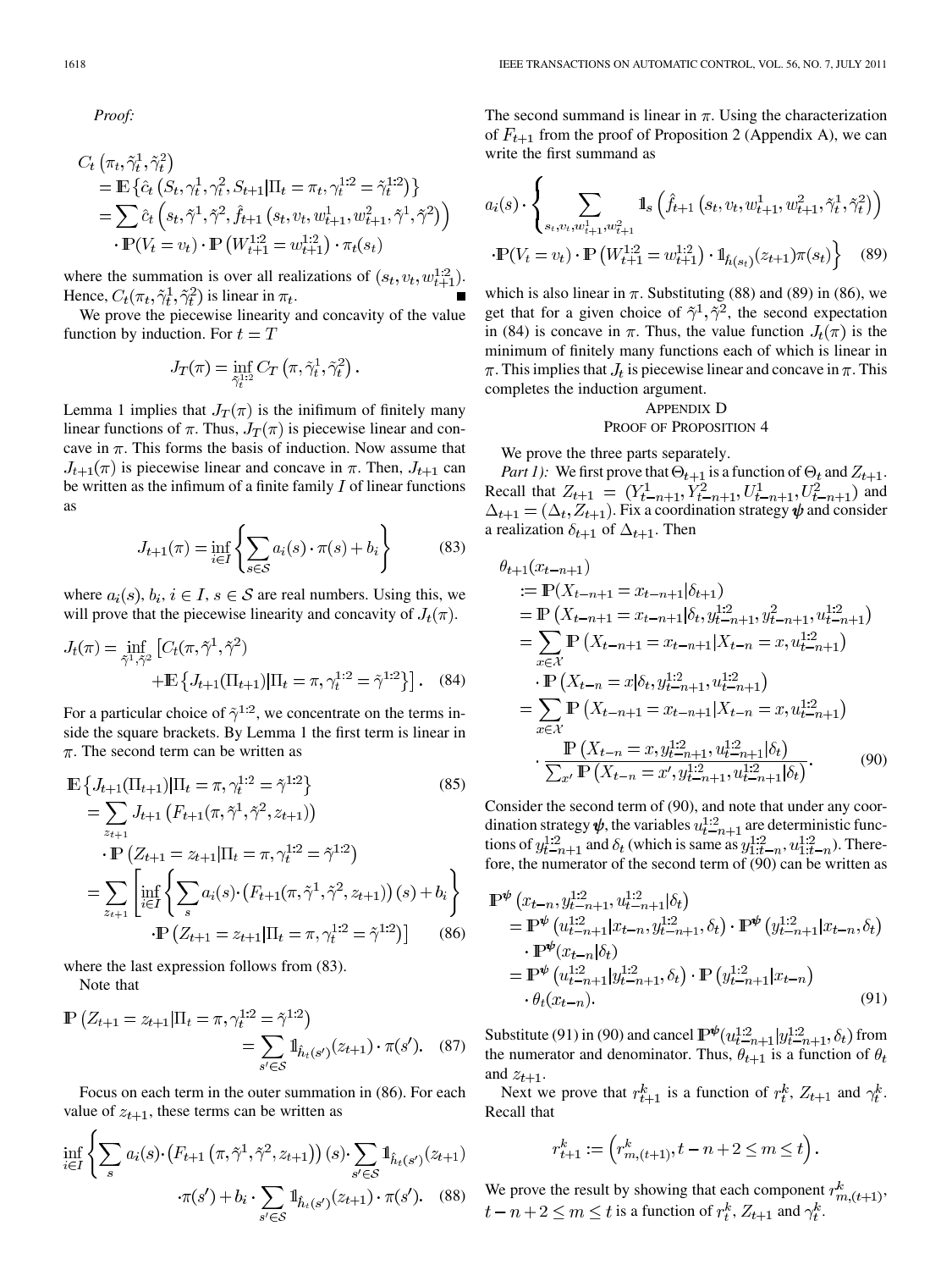- 1) For  $m = t$ , we have  $r_{t}(t+1) := \gamma_t^k(\cdot, Y_{t-n+1}^k)$ . Since is a part of  $Z_{t+1}, r_{t}^k{}_{(t+1)}$  is a function of  $\gamma_t^k$  and .
- 2) For  $m = t n + 2, t n + 3, ..., t 1$

$$
r_{m,t+1}^{k}(\cdot) := \gamma_{m}^{k} \left( \cdot, Y_{m-n+1:t+1-n}^{k}, U_{m-n+1:t+1-n}^{k} \right)
$$
  
=  $\gamma_{m}^{k} \left( \cdot, Y_{t-n+1}^{k}, U_{t-n+1}^{k}, Y_{m-n+1:t-n}^{k} \right)$   

$$
U_{m-n+1:t-n}^{k} \right)
$$
  
=  $r_{m,t}^{k} \left( \cdot, Y_{t-n+1}^{k}, U_{t-n+1}^{k} \right).$  (92)

Thus, for  $m = t - n + 2, t - n + 3, ..., t - 1, r_{m,t+1}^k$  is a function of  $r_{m,t}^k$  and  $Z_{t+1}$ .

*Part 2):* First, let us assume that the coordinator's belief  $\Pi_t$ defined in (22) is a function of  $(\Theta_t, r_t^1, r_t^2)$ , that is, there exist functions  $H_t$ , for  $t = 1, 2, ..., T$ , such that

$$
\Pi_t = H_t \left( \Theta_t, r_t^1, r_t^2 \right). \tag{93}
$$

From (25) of Proposition 3, we have that

$$
\mathbb{E}\left\{\hat{c}_t\left(S_t,\gamma_t^1,\gamma_t^2,S_{t+1}\right)|\Delta_t,\Pi_{1:t},\gamma_{1:t}^1,\gamma_{1:t}^2\right\}\n= C_t\left(\Pi_t,\gamma_1^1,\gamma_t^2\right)\n= \hat{C}_t\left(\Theta_t,r_t^1,r_t^2,\gamma_1^1,\gamma_t^2\right)
$$
\n(94)

where the last equation uses (93). Thus, to prove this part of the proposition, only need to prove (93). For that matter, we need the following lemma.

*Lemma 2:*  $S_t := (X_{t-1}, \Lambda_t^1, \Lambda_t^2)$  is a deterministic function of  $(X_{t-n}, V_{t-n+1:t-1}, W_{t-n+1:t}^1, W_{t-n+1:t}^2, r_t^1, r_t^2)$ , that is, there exists a fixed deterministic function  $D_t$  such that

$$
S_t := (X_{t-1}, \Lambda_t^1, \Lambda_t^2)
$$
  
=  $D_t(X_{t-n}, V_{t-n+1:t-1}, W_{t-n+1:t}^{1:2}, r_t^{1:2})$ . (95)

*Proof:* We first prove a slightly weaker result: for  $t - n$  +  $1 \leq m \leq t-1$ , there exists a deterministic function  $D_{m,t}$  such that

$$
\begin{aligned} \left(X_{t-n+1:m}, Y_{t-n+1:m}^{1:2}, U_{t-n+1:m}^{1:2}\right) \\ &= \hat{D}_{m,t} \left(X_{t-n}, V_{t-n+1:m}, W_{t-n+1:m}^{1:2}, r_{t-n+1:m,t}^{1:2}\right) \end{aligned} \tag{96}
$$

using induction. First consider  $m = t - n + 1$ . For this case, the LHS of (96) equals  $(X_{t-n+1}, Y_{t-n+1}^{1:2}, U_{t-n+1}^{1:2})$ . For  $k = 1, 2$ 

$$
Y_{t-n+1}^k = h_{t-n+1}^k (X_{t-n}, W_{t-n+1}^k)
$$
  

$$
U_{t-n+1}^k = r_{t-n+1,t}^k (Y_{t-n+1}^k).
$$

Furthermore, by the system dynamics

$$
X_{t-n+1} = f_t\left(X_{t-n}, U_{t-n+1}^{1:2}, V_{t-n+1}\right).
$$

Thus  $(X_{t-n+1}, Y_{t-n+1}^{1:2}, U_{t-n+1}^{1:2})$  is a deterministic function of . This proves (96) for  $t-n+1$ . Now assume that (96) is true for some  $m, t-n+1 \leq$ 

. We show that this implies that (96) is also true for . For  $k = 1, 2$ 

$$
Y_{m+1}^k = h_{m+1}^k (X_m, W_{m+1}^k)
$$
  

$$
U_{m+1}^k = r_{m+1,t}^k (Y_{t-n+1:m+1}^k, U_{t-n+1:m}^k).
$$

Furthermore, by the system dynamics

$$
X_{m+1} = f_t\left(X_m, U_{m+1}^{1:2}, V_{m+1}\right).
$$

Thus,  $(X_{m+1}, Y_{m+1}^{1:2}, U_{m+1}^{1:2})$  is a deterministic function of

$$
(X_m, Y_{t-n+1:m}^{1:2}, U_{t-n+1:m}^{1:2}, W_{m+1}^{1:2}, V_{m+1}, r_{m+1,t}^{1:2})
$$

Combining this with the induction hypothesis, we conclude that  $(X_{t-n+1:m+1}, Y_{t-n+1:m+1}^{1:2}, U_{t-n+1:m+1}^{1:2})$  is a function of . Thus, by induction (96) is true for  $t - n + 1 \le m \le t - 1$ .

Now we use (96) to prove the lemma. For  $k = 1, 2$ 

$$
Y_t^k = h_t^k \left( X_{t-1}, W_t^k \right)
$$
  

$$
r_t^k = r_{t-n+1:t-1,t}^k
$$

Combining this with (96) for  $m = t - 1$  implies that there exists a deterministic function  $\hat{D}_t$  such that

$$
(X_{t-n+1:t-1}, Y_{t-n+1:t}^{1:2}, U_{t-n+1:t-1}^{1:2})
$$
  
=  $\hat{D}_t (X_{t-n}, V_{t-n+1:t-1}, W_{t-n+1:t}^{1:2}, r_t^{1:2}).$ 

This implies that there exists a function  $D_t$  such that Lemma 2 is true.

Now consider

$$
\Pi_t(s_t) := \mathbb{P}^{\psi}\left(S_t = s_t | \Delta_t, \gamma_{1:t-1}^1, \gamma_{1:t-1}^2\right)
$$
\n
$$
= \sum \mathbb{1}_{s_t} \left\{ D_t(x_{t-n}, v_{t-n+1:t-1}, w_{t-n+1:t}^{1:2}, \tilde{r}_t^{1:2} \right\}
$$
\n
$$
\cdot \mathbb{P}\left(x_{t-n}, v_{t-n+1:t-1}, \dots, w_{t-n+1:t}^{1:2} | \Delta_t, \gamma_{1:t-1}^{1:2}\right) \tag{97}
$$

where the summation is over all choices of . The vectors are completely determined by  $\Delta_t$  and  $\gamma_{1:t-1}^{1:2}$ ; the noise random variables  $v_{t-n+1:t-1}$ ,  $w_{t-n+1:t}^{1:2}$  are independent of the conditioning terms and  $X_{t-n}$ . Therefore, we can write (97) as

$$
\sum \mathbb{1}_{s_t} \{ D_t \left( x_{t-n}, v_{t-n+1:t-1}, w_{t-n+1:t}^{1:2}, \tilde{r}_t^1, \tilde{r}_t^2 \right) \} \cdot \mathbb{P} \left( v_{t-n+1:t-1}, w_{t-n+1:t}^{1:2} \right) \cdot \mathbb{1}_{\tilde{r}_t^1, \tilde{r}_t^2} \left( r_t^1, r_t^2 \right) \cdot \mathbb{P} \left( x_{t-n} | \Delta_t, \gamma_{1:t-1}^1, \gamma_{1:t-1}^2 \right). \tag{98}
$$

In the last term of (98), we dropped  $\gamma_{1:t-1}^{1:2}$  from the conditioning terms because they are functions of  $\Delta_t$ . The last term is therefore same as  $\mathbb{P}(x_{t-n}|\Delta_t) = \Theta_t$ . Thus,  $\Pi_t$  is a function of  $\Theta_t$  and  $r_t^1, r_t^2$ , thereby proving (93).